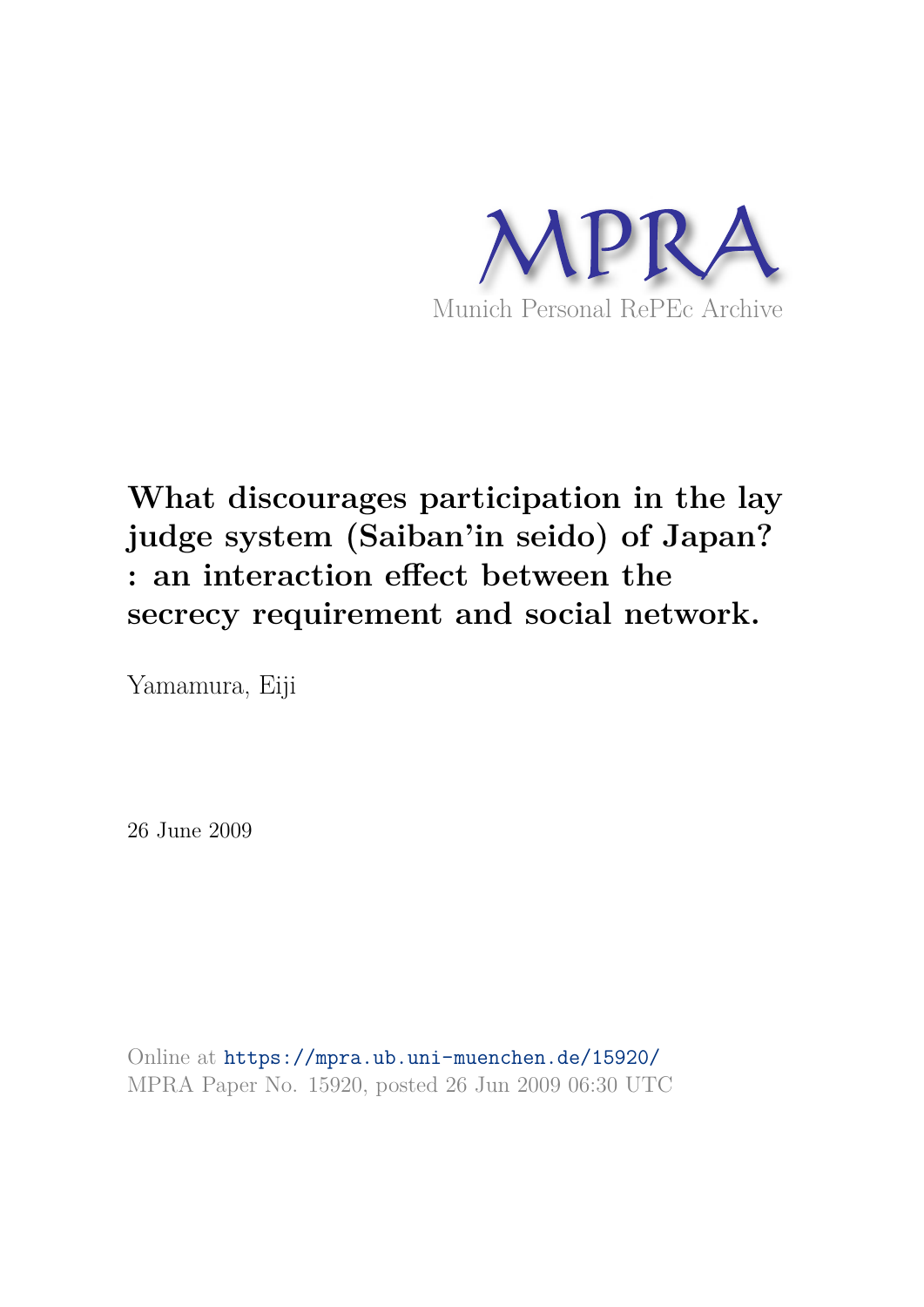# WHAT DISCOURAGES PARTICIPATION IN THE LAY JUDGE SYSTEM (SAIBAN"IN SEIDO) OF JAPAN? : AN INTERACTION EFFECT BETWEEN THE SECRECY REQUIREMENT AND SOCIAL NETWORK.

# Eiji Yamamura

The lay judge system, a quasi-jury system, was introduced in Japan from May 2009. This paper attempts to analyze Japanese people"s attitude about the lay judge system by examining whether they show a willingness to serve as a lay judge. The major findings from regression analysis are: (1) In general, people with a spouse inclined to adopt a negative attitude about serving as a lay judge. This tendency is, however, not observed in large cities. (2) Long-time residents and homeowners are more likely to have a negative attitude about serving as a lay judge. These results show that a tightly knitted interpersonal social network discourages people from serving as a lay judge. Because of the life time secrecy obligation and the penalty provisions for those who break this obligation, people with closer interpersonal ties are under greater pressure and strains, leading to larger psychological cost. The obligation and its penalty should be eased to improve people's attitudes about serving as a lay judge.

(JEL I28, K23, K40).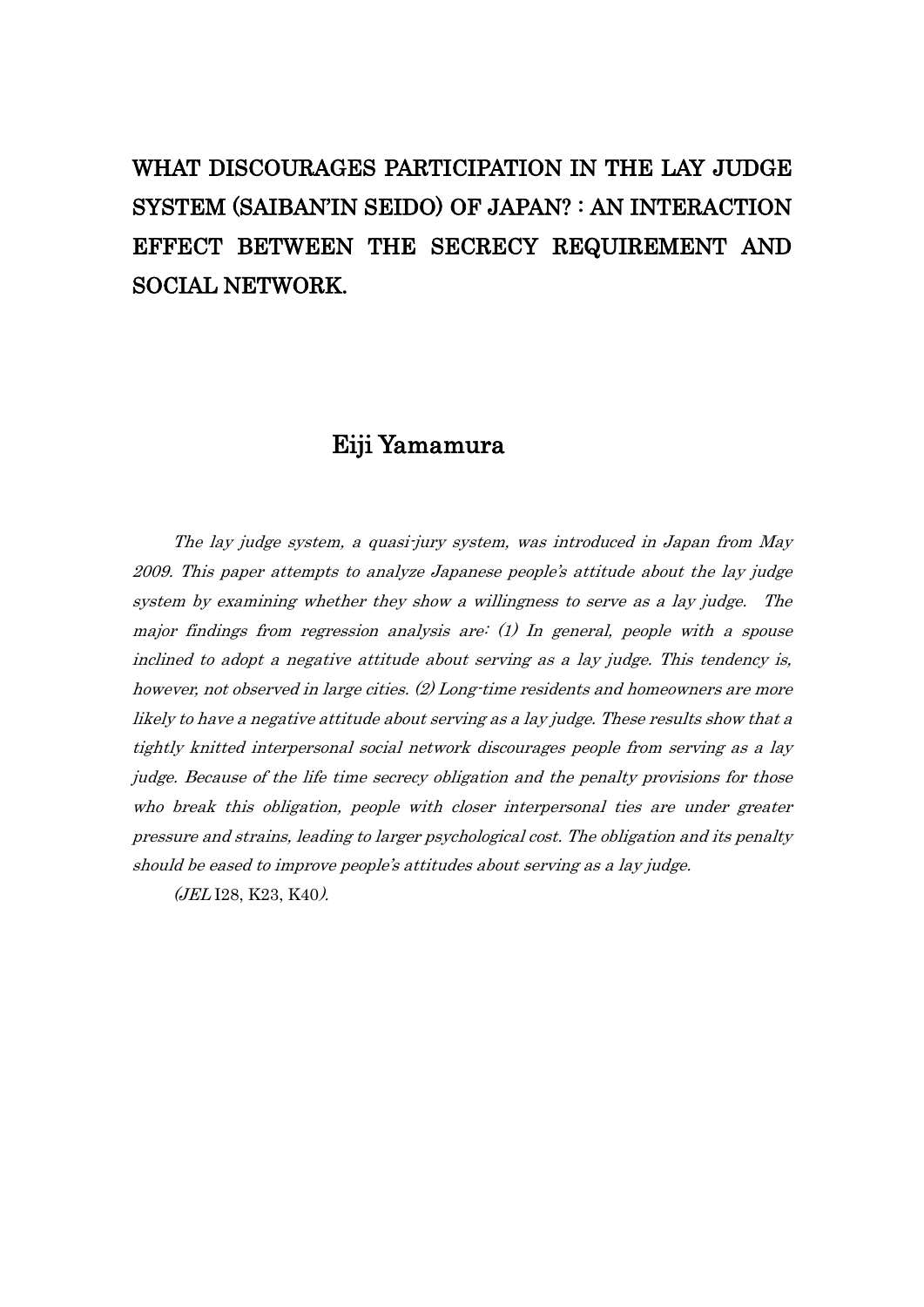## I. INTRODUCTION

As part of Japan's legal reform<sup>1</sup>, the lay judge system, Saiban'in Seido in Japanese, was introduced from 21 May 2009. Under this system, ordinary citizens will be involved in criminal proceedings as judges to help decide trial outcomes. Citizens are selected at random for the most serious criminal cases. "Once this system commences it is hoped that more people will feel involved in the justice process. The Ministry of Justice has been actively involved in publicizing and promoting the Saiban"in system so that more people will be able to understand its role and functions" (Ministry of Justice 2009). According to a survey conducted by the Supreme Court, 48% of respondents, however, expressed reluctance to serve as a lay judge. The results of a Cabinet Office survey showed 78 % were unwilling to take part (Kyodo News 2007). These results are despite the efforts of the Ministry of Justice. Thus a question is naturally raised; Why are people unwilling to serve as a lay judge? The negative attitude might be partly because of the requirement that lay judges are subject to a life time secrecy obligation. Lay judges who leak trial-related information will be punished. An American lawyer Colin Jones, a of law school professor in Japan, has criticized the secrecy requirement as follows: "If the system's purpose is to educate the public about trials and have their views reflected in the criminal justice system, gagging participants for life seems counterproductive" (Jones 2009). From the standpoint of economics, the secrecy requirement can be considered to reduce the incentive to serve as a lay judge.

 The Supreme Court issued a public promotional DVD to try and educate citizens about the lay judge system. The story of the DVD can be described as follows: One day, Mr Murase, a typical Japanese white collar worker, receives a letter from the Supreme Court summoning him to act as a lay judge. "Having initially decided to refuse the request he is encouraged by his wife and eldest daughter to seize the opportunity and let his subordinates in the office have a chance to get by on their own... In the process of the trial Mr Murase is exposed to a number of judicial and moral dilemmas, but is also able to spend more time at home with his family and learn to trust his juniors at work to do their jobs by themselves." (Harris 2007). This story, however, makes no mention of an

 $1$  Some works are concerned with Japan's legal reforms of the lawyer market (Kinoshita 2000, 2002; Ginsburg and Hoetker 2006).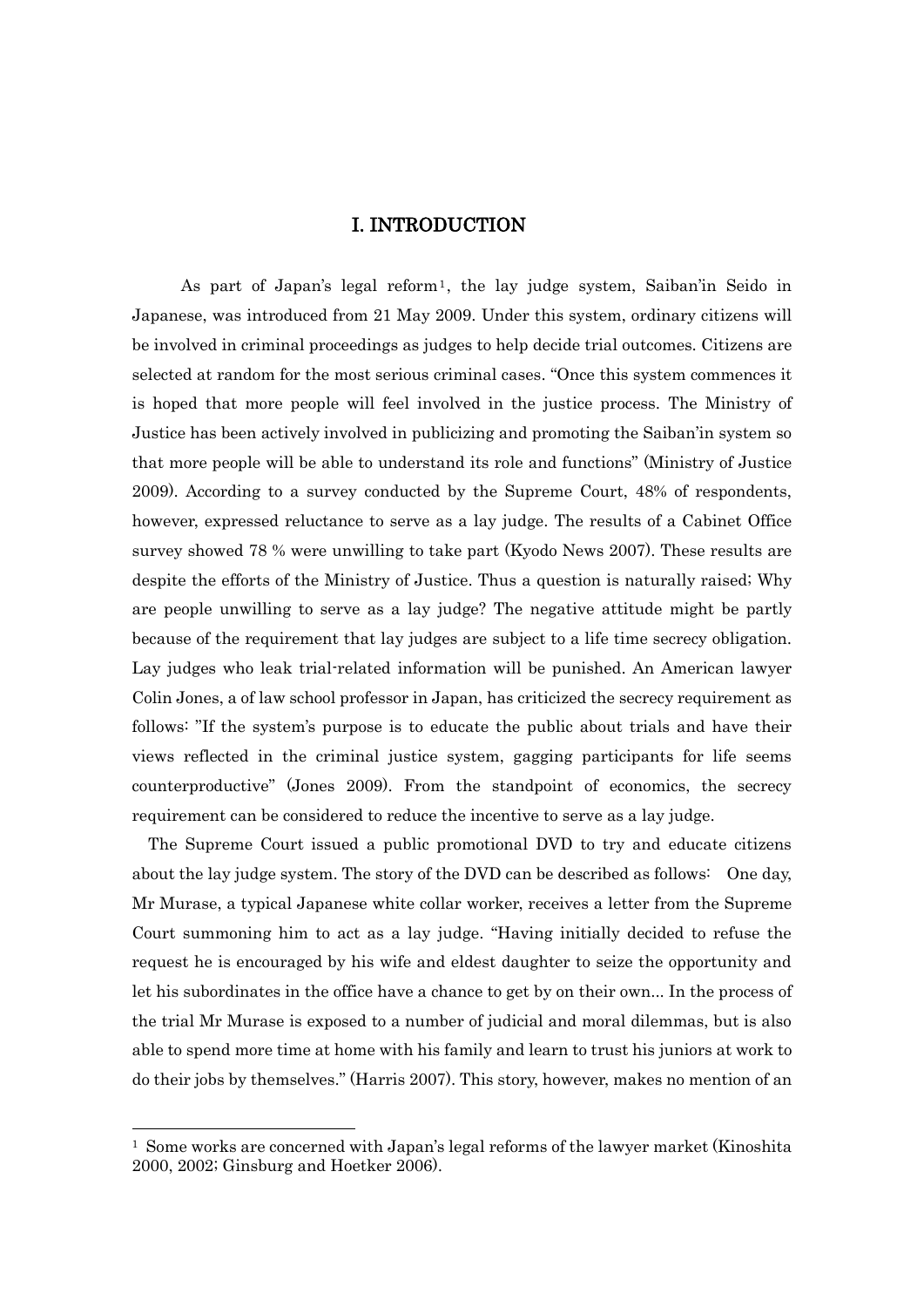important issue, and so is out of touch with reality. As a matter of course, a lay judge must not divulge information to work place colleagues, neighbors and family members. Inevitably, Mr Murase would like to call for comments from his supportive family when he is confronted with difficulties in the trial. It seems also plausible that the supportive family and the trustful colleagues in his work place ask him about trial-related information. If a lay judge has supportive and trustful people such as family members and colleagues surrounding him or her, there are may situations in which a lay judge might be tempted to leak trial-related information. The secrecy requirement seems to be a more severe restriction for those who have the close interpersonal ties within a tightly knitted group such as a community or family. These people communicate and interact with members of their group through various channels<sup>2</sup>. As a consequence, a lay judge with such close ties is more apt to be tempted to reveal information<sup>3</sup>. A lay judge is thus exposed to a moral dilemma and an imposed burden overcoming such temptation, resulting in psychological cost. The secrecy requirement interacts with interpersonal ties, leading to discourage people from serving as a community servant.

To make the lay judge system effective and for it to function well, it is important to examine how it was designed. Jurists have paid much attention to the lay judge system, especially from a comparative point of view (e.g., Dawson 1960; Landsman 2003; Hans 2003, 2008). Recently, a number of jurists have explored the lay judge system as it applies to Japan (e.g., Bloom 2005; Ambler 2007; Wilson 2007; Levin 2008; Jones 2008; Soldwedel 2009). No speculation, however, has taken place concerning the incentives for citizens to serve as lay judges. Necessarily, economic analysis is called for to investigate how incentives to participate in the system increase4. Thanks to "Social and Political Consciousness Survey in 21st Century Japan", researchers can obtain individual level data about people"s attitudes towards serving as a lay judge. This paper uses this data to empirically analyze the incentive problem for the lay judge system by shedding light on the interaction between the secrecy requirement and interpersonal social networks. Further, based on findings arrived at through statistical estimation, some policy implications are suggested.

The organization of this paper is as follows: Section II gives background and

<sup>2</sup> Close ties within a community are considered to be social capital (Putnam 2000).

<sup>3</sup> It is found that surrounding people such as family members have an influence on an individual"s opinion and political standpoint (Warner 1991; Edlund and Pande 2002 ;Washington 2008). This can be explained theoretically (Becker and Murphy 2000).

<sup>4</sup> Voigt(2008) tried to examine how lay participation is associated with corruption within the judiciary, government effectiveness, and total factor productivity.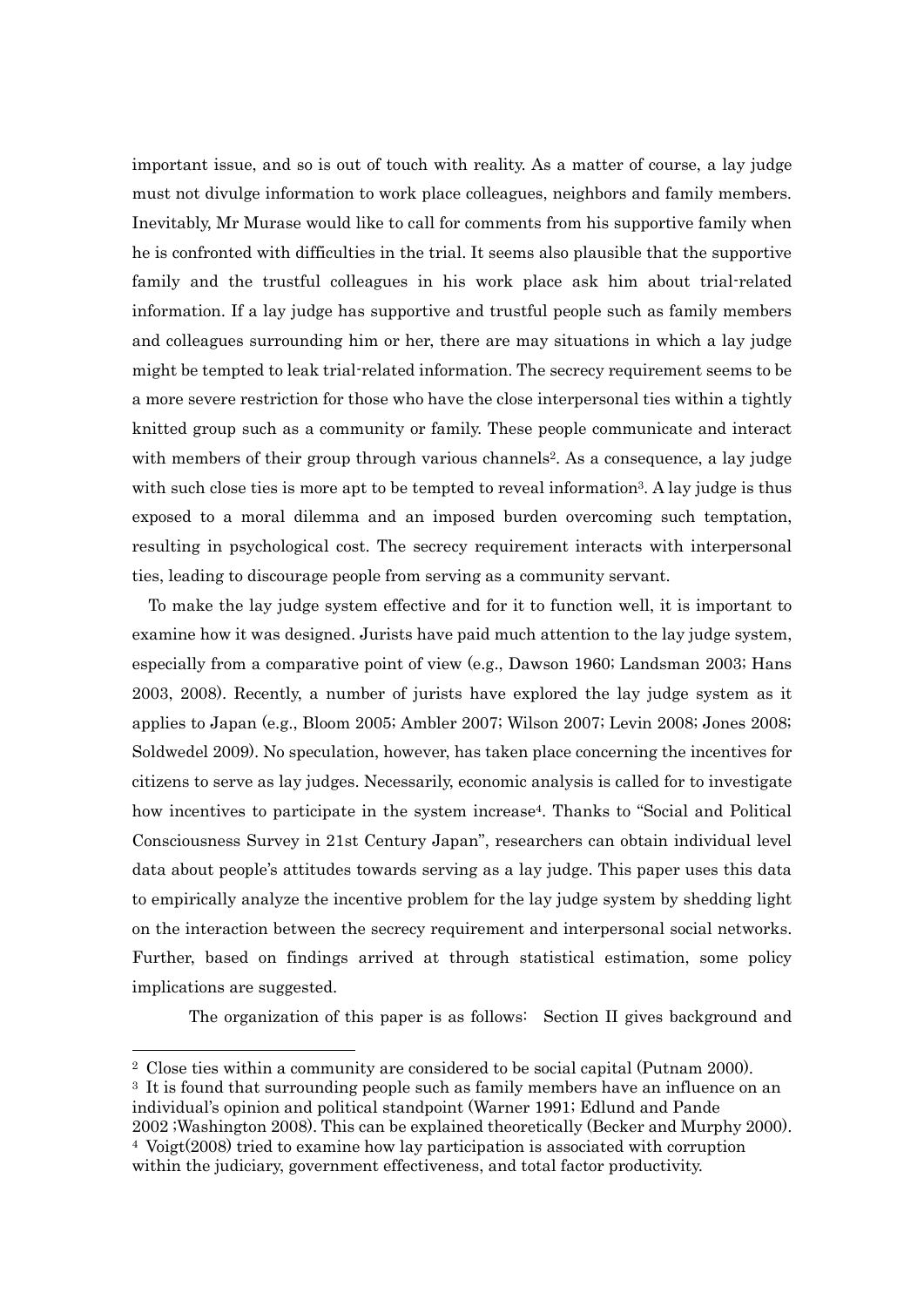provides an overview of the lay judge system. Some testable hypotheses about citizens" attitudes about serving as lay judges are then presented. Section III details the construction of the data and a simple econometric framework to examine the hypotheses. The results of the estimations and discussion are provided in Section IV. The final section offers concluding observations and some policy implications.

### II. OVERVIEW OF THE LAY JUDGE SYSTEM IN JAPAN

#### A. The lay judge system

-

 Long-term economic decline Japan suffered during the 1990s forced the Government to institute various reforms to promote economic recovery under increasing international competitive pressure. "As part of this change, reformers also sought to revise the legal system. Japan"s legal system has been widely criticized as being an insular bureaucracy detached from the needs of the people."(Soldwedel 2008, p. 1419)<sup>5</sup>. In 1999, the government of Japan established the Justice System Reform Council (JSRC) for the purpose of studying basic policies and modifying the legal system. The legal reforms presented by JSRC are based on three pillars: (1) achieving "a justice system that meets public expectations", (2) reforming "the legal profession supporting the justice system", (3) "establishment of a popular base" (JSRC 2001, Chapter I Part 3).

 The third pillar is concerned with the introduction of a lay judge system where citizens are required to take part in serious criminal trials6. "For the first time in Japan"s judicial history, ordinary citizens will have their opinions directly reflected in trials, although Japan used a limited jury system between 1928 and 1943 in which jurors were chosen from among male tax payers over the age of 307." (Japan Times,

<sup>&</sup>lt;sup>5</sup> In addition to realizing better justice and democracy, the lay judge system in the 21<sup>st</sup> century can be viewed as a measure for making trials shorter and more efficient under the increasing international competitive pressure (Anderson and Nolan 2004). Considering the origin of civil participation in trials, the innovations for the system were induced in response to the requirement for improvement of economic efficiency.

<sup>&</sup>quot;the use of laymen within the common law system was not the result of careful reflection or an appraisal of their virtues and defects; it came in the twelfth and early thirteenth centuries because of a driving need to economize on the time of professional judges" (Dawson 1960, p.293).

<sup>6</sup> The lay judge system of Japan is said to closely modeled on the French and German systems of "trial by consultation" or "mixed jury" where professional judges and citizens work together (Japan Times 2004; Boom 2005; Soldwedel, 2008).

<sup>7</sup> "A jury system based on the Anglo-American model was used…The underlying reason for its abolition must have been the failure of democracy in a country in the grip of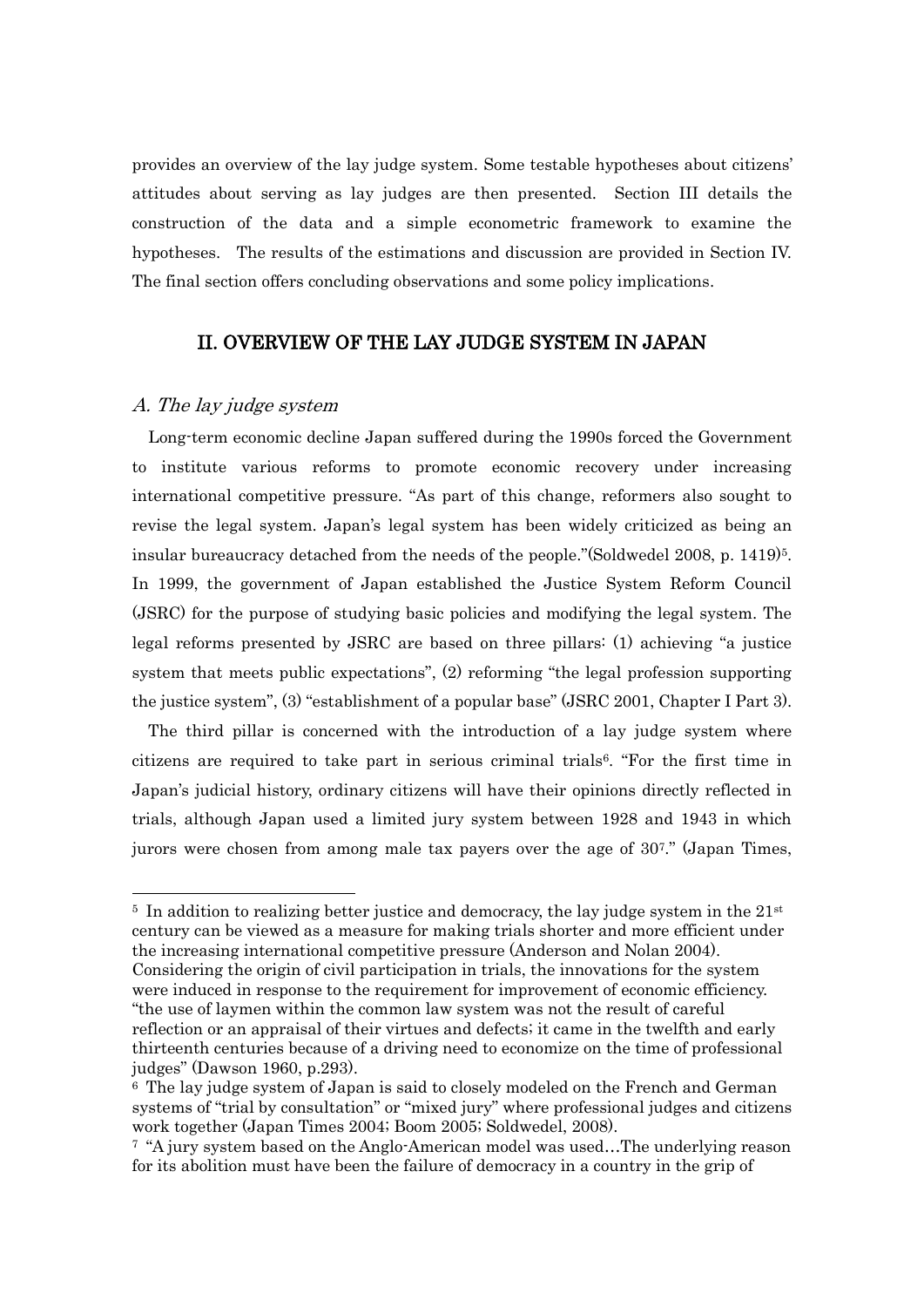2007). Lay judges are selected from lists of registered voters8. Although disagreement exists concerning the number of lay judges to be selected, members of panels are decided as follows: "six citizens are selected at random…under the guidance of three professional judges. The nine-member panels have to determine not only guilt or innocence, but also any punishment involved." (Kamiya, 2009)9.

The lay judge system aims to expand citizen participation in the justice system and to reflect public views on the administration of the courts. Actually, a simple calculation shows "About 2,600 cases that would be subject to a lay judge trial took place in fiscal 2007, according to the Supreme Court. Based on that number, the court estimates that one in 5,000 citizens will likely participate in proceedings either as lay judges or their substitutes at 50 district courts and 10 branches nationwide." (Kamaiya, 2008). Although the Supreme Court makes efforts to minimize the cost of serving as a lay judge10, about half of all Japanese citizens do not show any willingness to serve as a lay judge (Kyodo News 2007). Such a negative tendency makes it difficult to achieve the purpose of the lay judge system. One of the main reasons why people are reluctant to serve as a lay judge is the requirement that lay judges must not reveal trial related information11. The original plan for a penalty for a breach of confidentiality was that those who revealed details of deliberations could be imprisoned for up to one year or fined a maximum of 500,000 yen. In response to the criticism about the severity of the confidentiality requirements, "the revisions made in the Diet…calls for less stringent penalties."(Japan Times 2004). For instance, lay judges who divulge privacy information or comments by panel members while on duty will be imprisoned for up to six months or fined a maximum of 500,000 yen. The same penalties will be imposed on those who reveal the "deliberation process" for monetary gain. Those who reveal the process without such intent will be fined up to 500,000 yen (Japan Times 2004). Despite

-

surging militarism." (Japan Times, 2004).

<sup>8</sup> Citizens are ineligible for reasons such as advanced age, criminal history, membership of government, and employment status( Soldwedel 2008).

<sup>9</sup> The lay judge system differs from the jury system in the United States in various ways. For instance, lay judges decide issues of fact (guilty or innocence) and law (punishment), whereas United States juries only determine issues of fact (Jones 2008). The jury system, where generally unanimous verdicts are required for a conviction of a crime, a majority vote usually determines culpability in Japan"s lay judge system (Jones 2008).

<sup>10</sup> "Seven in 10 trials will be completed within 3 days" (Nakai 2008). "The detailed procedure… will help remove an unnecessary burden on people who cannot sit on the court bench from beginning to end "(Japan Times 2007).

<sup>11</sup> Information contains remarks made by panel members during deliberations and privacy matters involving people implicated in cases (Japan Times 2004)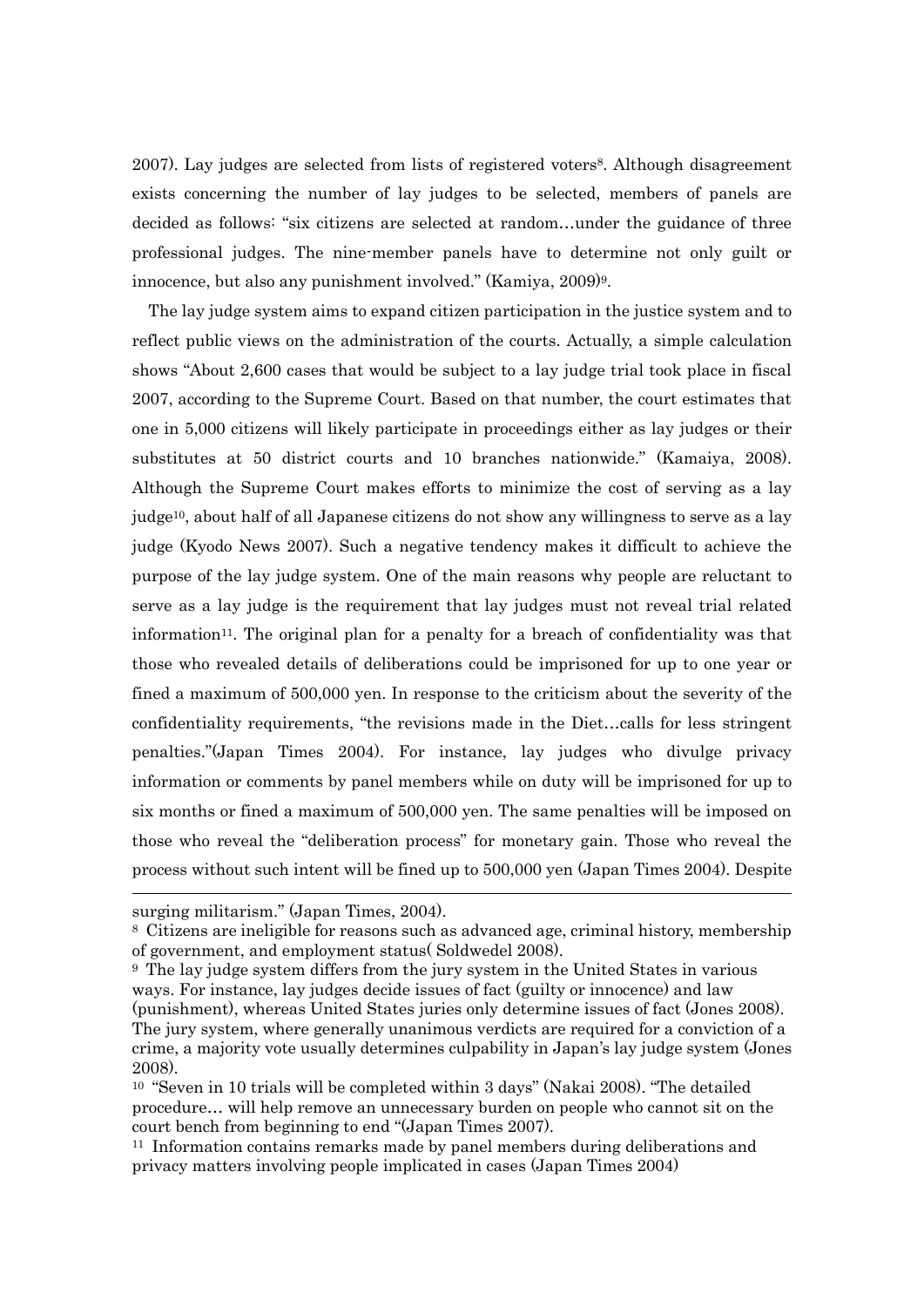of the revisions, the severe requirements for confidentiality have a detrimental effect on a lay judge's activities and thus impede public participation (Japan Times 2004)<sup>12</sup>.

#### B. Social networks and attitude to serve as a lay judge

 Opinions vary regarding the effects on legal issues of the cultural characteristics of Japan. Some researchers point out that Japanese culture, which places a high value on group relationships and social norms provides a powerful deterrent for crime in Japan (e.g., Bloom 2005; Yamamura 2008b, 2009a). Kawashima (1963) focused on the cultural preference for informal mechanisms of dispute resolution in Japan, asserting that the harmonious nature of Japanese society discouraged people from litigating. If this line is followed, Japanese would appear as reluctant to serve as a lay judge. As a consequence, Japanese cultural attitudes will impede the effectiveness of a lay judge system (Bloom 2005). Contrary to these assertions, considering traffic accidents, Ramseyer and Nakazato (1999:ch. 4) argued that despite the consensual nature of Japanese society and notwithstanding any costs involved in Japanese litigation, heirs do not ignore the law and do not eat their losses. Consistent with this, Ginsburg and Hoetker (2006) find no supporting evidence for the hypothesis that cultural factors play a major role in Japan.

Yamamura (2008a) bridged the gap between these opposing views concerning the effects of Japanese culture. Social interaction among community members was found to continue to play a crucial role for conflicts resolution in modern Japan, although to a certain extent people depended on lawyers to formally resolve conflicts(Yamamura 2008a). If colleagues share various kinds of information and know each other through long-term and continual personal interaction, social networks among or social trust amongs them are formed (Hayami 2001). It is widely acknowledged that social networks enhance civic participation in formal or informal social activities (Putnam 2000). If this is correct, social networks would encourage people to serve as lay judges. Nevertheless, as earlier stated, the severe secrecy requirement inhibits lay judges from freely discussing trials with colleagues and family. Thus, in respect to a trial lay judges cannot behave as full members of their social network. It is now necessary to carefully deal with the relationship between a social network and civic participation in the lay judge system. It is worthwhile to consider the question of how a social network is associated

 $12$  The media expressed concern that heavy penalties would lead to the restriction of freedom of the press (Japan Times 2004).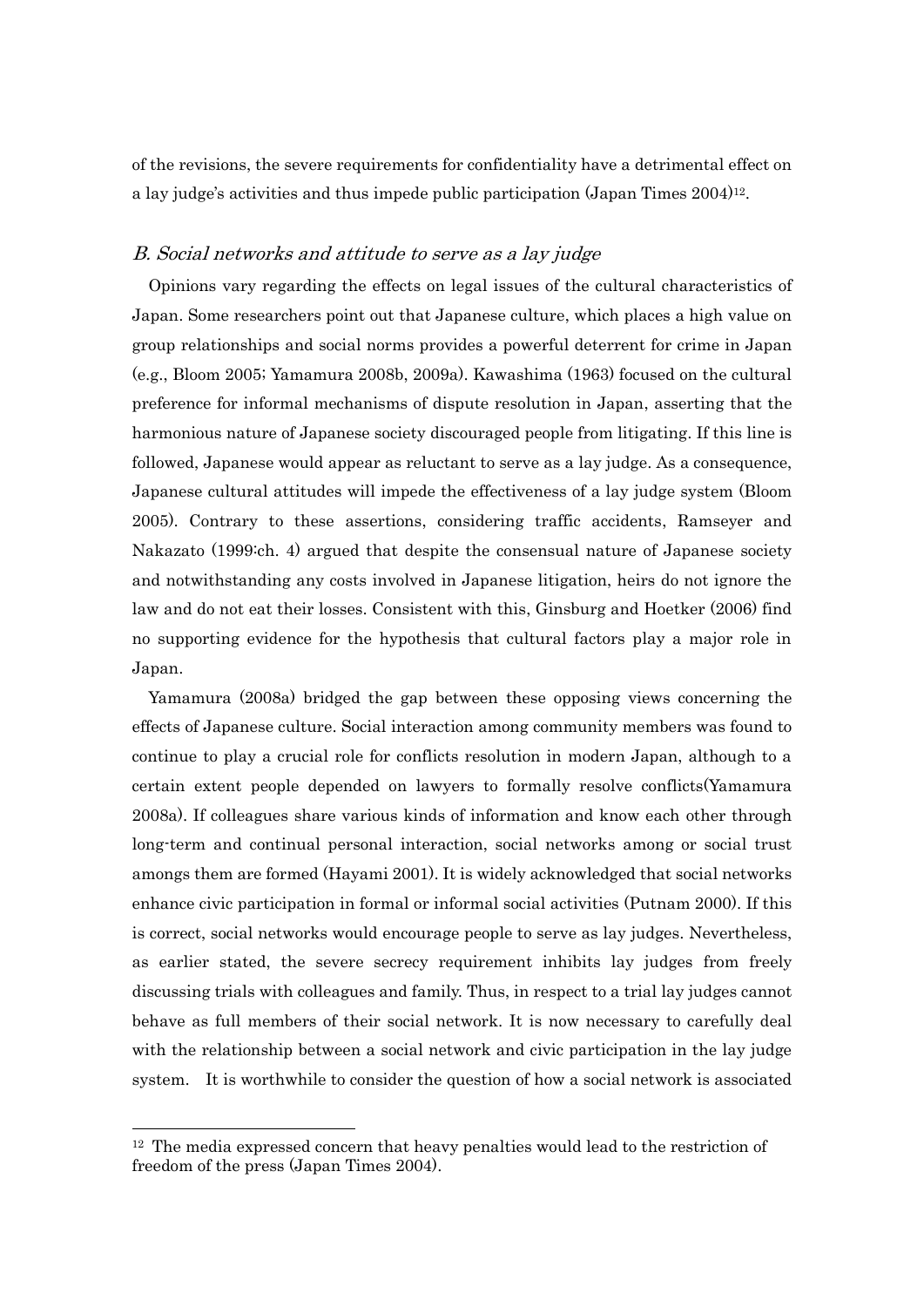with the effectiveness of the lay judge system when the severe secrecy requirement exists.

Figure 1 (a) shows a comparison between people with or without a spouse concerning willingness to serve as a lay judge. I see from it that people with a spouse are less apt to want to serve than those without a spouse. It seems appropriate that a basic personal relationship exists in a family. The relationship between a husband and wife can be considered to be profoundly intimate, even though there is the possibility of divorce. If this is true, I deduce from Figure 1 (a) that intimate interpersonal relationships discourage people from serving as a lay judge. Further, Figure 1 (b) compares long-residents and others; showing that long-residents are less likely to serve than others. I see from Figure 1 (c), comparing homeowners and non-homeowners, that homeowners are less inclined to serve than non-homeowners. Long-residents and homeowners are likely to invest in social capital and so be members of social networks (DiPasquale and Glaeser, 1999; Hilber 2007). Considering that observed in Figure 1(b) and (c), social networks result in the impediment of people's participation in the lay judge system. This is contrary to the argument of Putnam (2000) that social networks enhance people"s involvement in social activities. My conjecture is that the secrecy requirement imposes a large burden on lay judges who belong to a social network than it does on others. Ordinarily, people belonging to a social network are likely to freely discuss various matters with other members. Nevertheless, if people within a social network become a lay judge, if asked about a trial by a network member, they cannot discuss, resulting in a dilemma and psychological cost. Even if members of a social network do not ask about trial-related information, lay judges within a social network are frustrated at the inhibition related to revealing trial-related information to members. Such frustration also seems to be interpreted as a psychological cost<sup>13</sup>. These arguments aree summarized in the following hypothesis about the effects of a social network on people's willingness to serve as a lay judge:

Hypothesis: Interaction of the secrecy requirement causes negative externality of the social network, leading to impediment of people"s participation in the lay judge system.

# III. ESTIMATED MODEL AND INTERPRETATION OF RESULTS

<sup>&</sup>lt;sup>13</sup> According to the situation, a social network enhances punishing behavior, leading to a negative effect on its members (Reuben and van Winden 2008).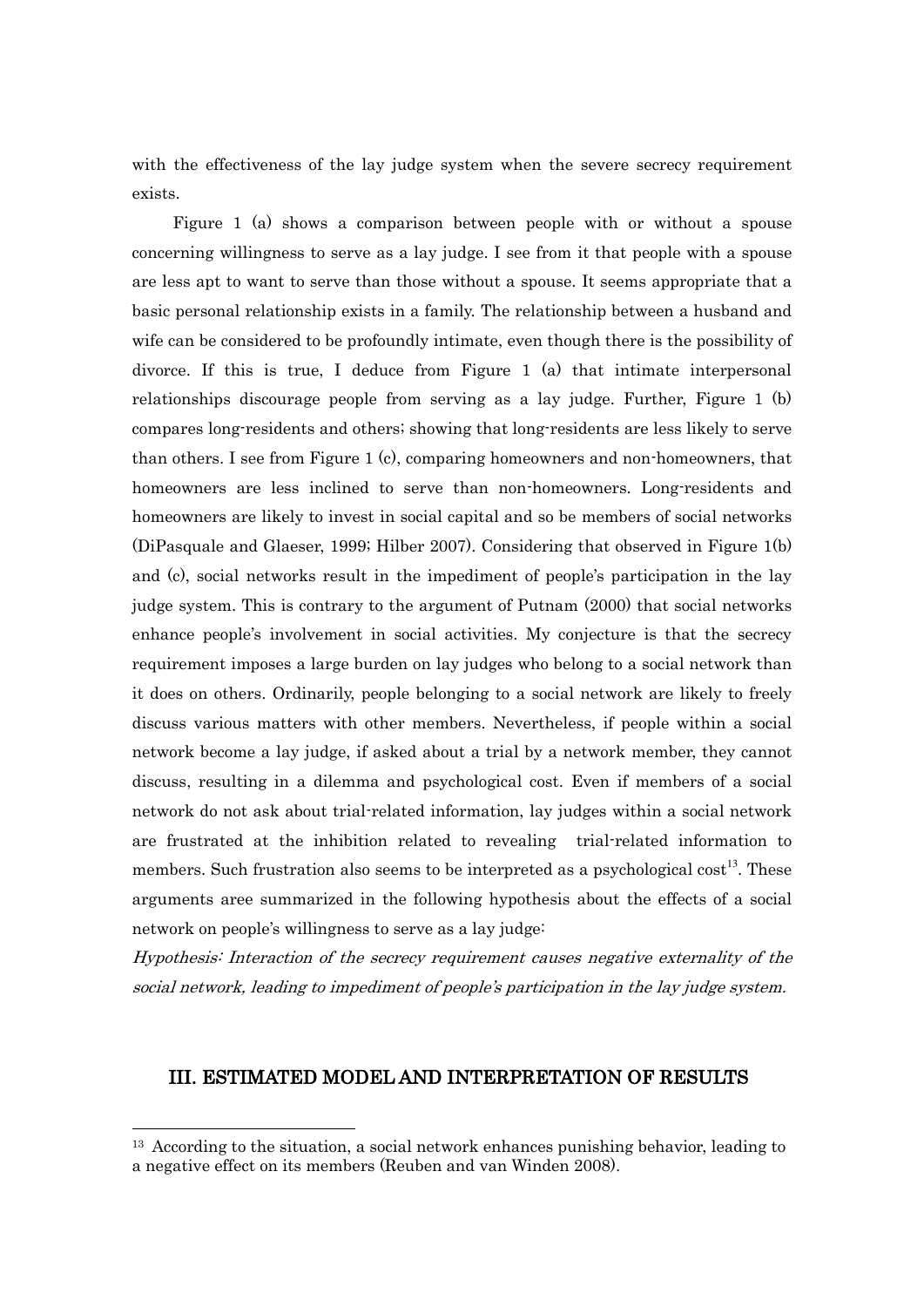#### A. Data

 This paper used individual level data including information such as attitude about serving as a lay judge, years of living at the current address, homeownership, schooling years, demographics (age and sex) status, and household income<sup>14</sup>. This data was compiled from: "Social and Political Consciousness Survey in 21st Century Japan" (GLOPE 2005 hereafter) conducted across all Japan in 2005. Sample points are divided into 5 groups. Cities and towns were divided into 5 groups according to population size; 15 metropolitan cities, cities with at least 200,000 people, cities with at least 100,000 people, other cities, and towns and villages. Three thousand adults were invited to participate in the survey with stratified two-stage random sampling. The survey collected data on 1397 adults, a response rate of 46.6%.

The construction of samples used in this research is shown in Table 1. The original sample contained 1397 observations. Among these observations, 1200 responded to the question about the lay judge system. I omitted observations without valid answers for respondent's characteristics, thus the sample size became 774. This sample was used for the basic statistics in Table 2 and for the estimations reported in Table 3. Further, the 774 samples were divided into residents in mega-cities (133) and other places (641. These samples were used for the estimations in Table 4.

#### B. Function form

1

Following from the discussion above, to examine people's willingness to serve as a lay judge, the estimated function takes the following form:

Lay judge  $\sin = \alpha_0 + \alpha_1$  (Spouse dummy)  $\sin + \alpha_2$  (Long residents)  $\sin + \alpha_3$  (Homeowner)  $\sin$  $+\alpha_4$ (Female) in  $+\alpha_5$ Ln (Schooling years) in  $+\alpha_5$ Ln (Age) in  $+\alpha_6$  (Household income 200~400) in  $+\alpha$  (Household income 400~600) in  $+\alpha$  (Household income 600~800) in  $+\alpha$ (Household income  $800\gamma$  in +  $f_n$  +  $u_{imn}$ ,

where Lay judge in represents the dependent variable in individual i, city size where individual resides n. Regression parameters are symbolized by  $\alpha'$ .  $\alpha'$  reported in Tables 3 and 4 is the marginal effect. Unobservable city size specific effects are represented by

<sup>&</sup>lt;sup>14</sup> Data for this secondary analysis is "Social and Political Consciousness Survey in  $21<sup>st</sup>$ Century Japan(GLOPE 2005)". This data was designed by Waseda University Centre of Excellence Program for the 21st Century: Constructing Open Political-Economic Systems(21 COE-GLOPE). The research was subcontracted to Chuo Chosa-Sha. Data was provided by the Social Science Japan Data Archive, Information Center for Social Science Research on Japan, Institute of Social Science, The University of Tokyo.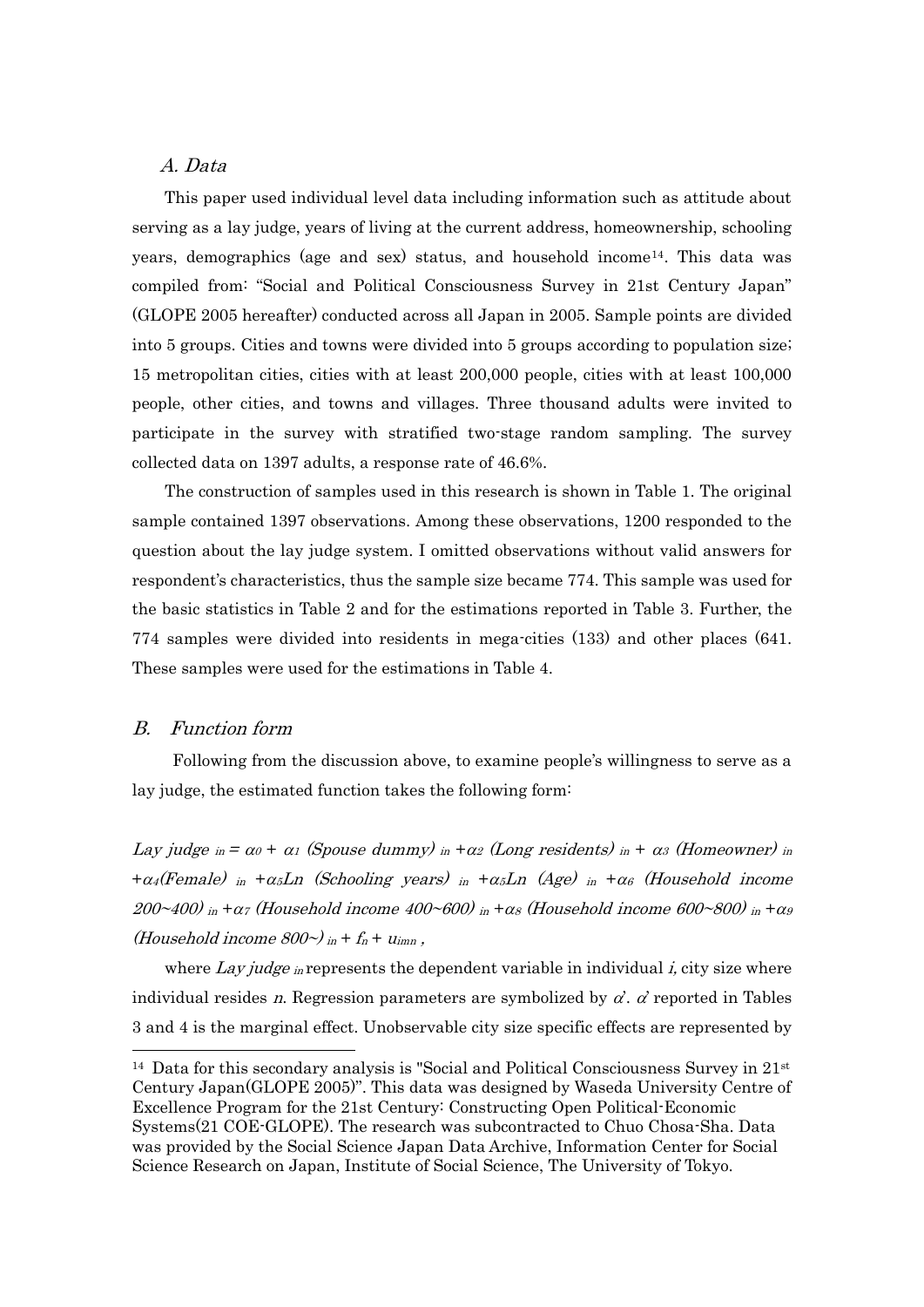$f_n$ , and are controlled by dummy variables.  $u_{in}$  represents the error term. The empirical model was estimated using Probit analysis since Lay judge is a dummy variable that takes 1 if an individual is willing to serve as a lay judge, otherwise it is 0.

I now turn to the key variables considered as proxies for a social network. Spouse dummy was 1 if a male had a spouse, otherwise it is 0. As shown in Figure 1(a), a willingness to serve as a lay judge depended on whether an individual had a spouse. Relation between husband and wife seems a basic ingredient of a social network. Spouse dummy was expected to take a negative sign. Long residents become 1 if an individual resides at the current address for longer than 20 years, otherwise it is 0. *Homeowners* become 1 if an individual owns a home, otherwise it is 0. As argued in earlier research (DiPasquale and Glaeser 1999; Hilber 2007), long term residents and homeowners are more likely to belong to a social network. Long term residents and Homeowners are anticipated to take negative signs.

With respect to other individual characteristics, Female is a gender dummy which takes 1 if an individual is female, otherwise 0. Schooling years and Age are individual's schooling years and ages, respectively. Schooling years and Age take log forms. Furthermore, household income level is captured by dummy variables. Those who have an annual household income lower than 2 million yen are defaulted. Household income  $2~4$  takes 1 if an individual has a household income  $2~4$  million yen, otherwise 0. *Household income 4~6* takes 1 if an individual has a household income  $4~6$  million yen, otherwise 0. Household income  $6\neg 8$  takes 1 if an individual has a household income  $6\neg 8$ million yen, otherwise 0. Household income  $8 \sim$  takes 1 if an individual has a household income higher than 8 million yen, otherwise 0. Coefficient values of household income dummies can be interpreted as measuring the degree of difference from the lowest household income group.

 Social networks seem to decline with economic development (Greif 1994,2002). I deduce from this that suburban people appear to have closer social networks than urban dwellers since urban areas such as the 15 metropolitan cities are more likely to develop than other areas. Table 2 shows basic statistics of the variables used for estimations and compares the values of mega-cities (15 metropolitan cities) with those of other areas. Looking at the first row shows that 28.5 % of mega-city dwellers show a willingness to serve as a lay judge, while 24.9% of other areas do. This might be partly because social networks within mega cities are less intimate so that any negative externality coming from a social network is smaller. It is noteworthy that the human capital accumulated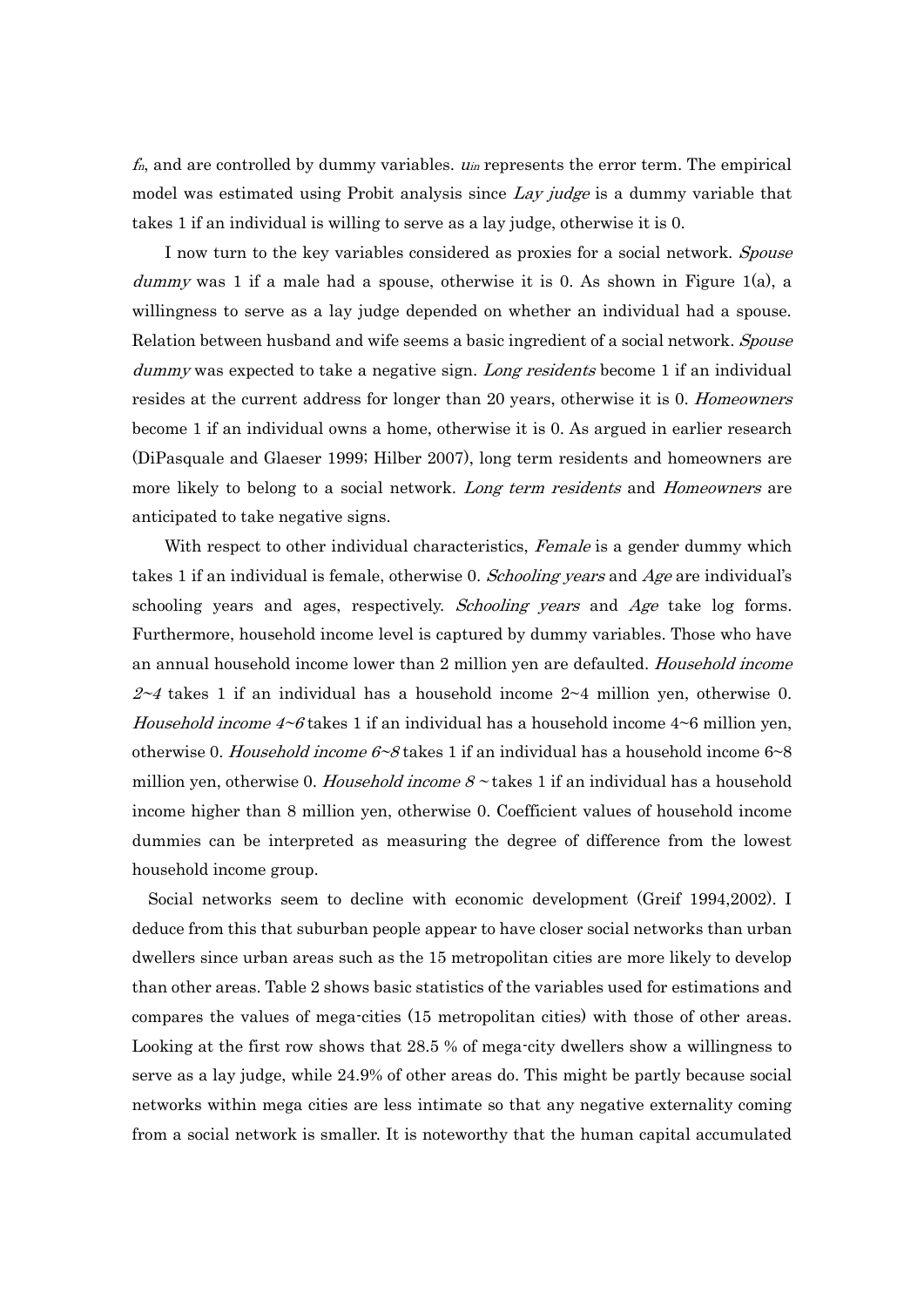through education seems larger in urban areas15. Therefore urban people with basic knowledge about the law might feel at ease serving as a lay judge16. With respect to proxies for a social network, rates of having a spouse, long-term residents and homeowners in mega-cities are distinctly lower than other areas. In particular, the long-term resident rate for mega-cities (9.0%) is remarkably lower than for other areas (20.7). It follows from this that social networks in urban areas are smaller and more fragile than in other areas, which is consistent with my hypothesis. I see from schooling years that urban people are more educated than those in other areas, which supports the conjecture that human capital enhances people's involvement.

That observed in Table 2 shows that socio-economic conditions vary according to city size. I divide the sample into residents in mega-cities (urban areas) and other places (other areas) and then conduct Probit estimation to investigate how and to what extent socio-economic circumstances influence people's attitudes.

### IV. RESULTS AND DISCUSSION

#### A. Resutls

1

Table 3 sets out the results, using all samples, regarding willingness to serve as a lay judge. The results of using all independent variables are seen in column (3). Long-term residents seem to be homeowners, resulting in correlation between the groups. Thus, to alleviate collinearity, alternative estimations omitting the homeowner dummy or the long-term residents dummy, are conducted. The results are reported in columns (1) and (2). As anticipated previously, the Spouse, Long-term residents and Homeowner dummies produced negative signs in all estimations, while most are also statistically significant. This implies that social networks reduce the incentive for people to serve as lay judges. The Female dummy takes a negative sign and is statistically significant at the 1 % level in all estimations. My interpretation is that people without a job can allocate time to form social networks, which are considered to be a positive externality caused by the labor market. In Japan, females are less likely to

<sup>15</sup> In Japan, knowledge about the law is usually obtained at a university so that the effect of education on legally orientated participation is an increasing return to scale. <sup>16</sup> Numbers of lawyers in urban areas are far larger than in other areas (Yamamura 2008). There are greatly disproportionate numbers of cases of litigation between urban and other areas (Ginsburg and Hoetker 2006). This inevitably gives rise to differences of experience of trials between urban and other areas. It will be necessary to investigate how the experience of trials affects the attitudes of people toward the lay judge system. Nonetheless, because of a lack of data, such an investigation cannot be conducted at this time.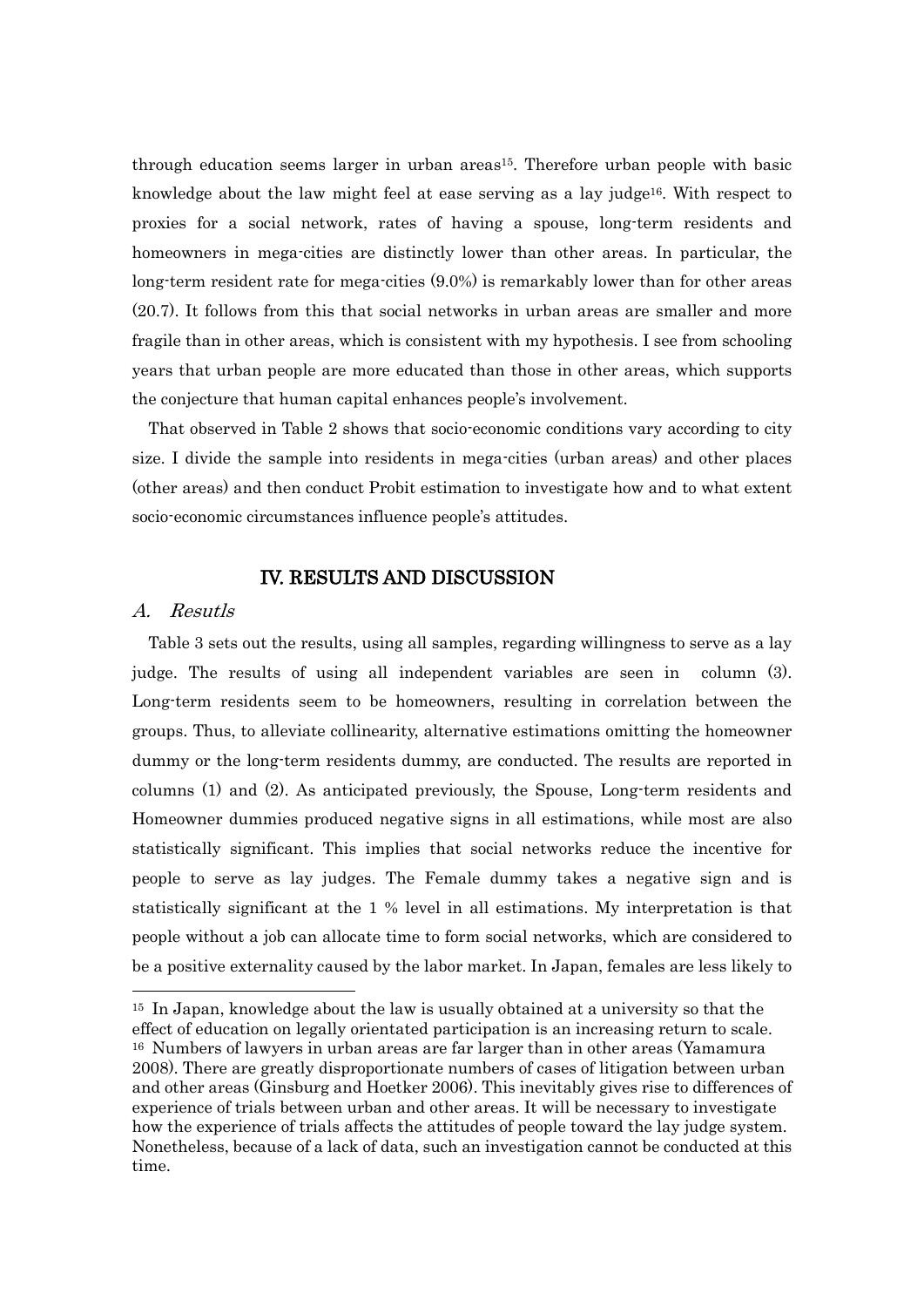have a full time job and so are more likely to belong to social networks (Yamamura, 2009b). As a consequence, females are expected to incur larger psychological costs from serving as lay judges than males. In other words, the negative externality from a social network is larger for females than males.

With respect to schooling years, signs of the coefficient become positive, implying that people with larger human capital are more inclined to participate in the lay judge system. Dummies of household income produced positive signs in all cases. Also, the larger both coefficient and t-values become, the higher household income levels are. This tells me that people with higher household incomes are more willing to serve as lay judges. My conjecture is that if one serves as a lay judge, one cannot work during the trial. In such a case, people working at large-scale enterprises are able to take paid leave<sup>17</sup> . Those who work at a company in an economic slump or those who are self-employed, who can be considered to belong to a low income group, are expected to confront more serious difficulties in participation. A journalist specializing in judicial matters notes that the self-employed must close their businesses but cannot inform customers about the reason why the business is closed (Shukan Shincho 2008). This insincerity toward customers is predicted to result in a decrease of customers. It seems that workers at a debt-laden or insolvent company will not be able take paid leave. In some cases, these workers if serving as a lay judge might be dismissed for neglect of duty. As a consequence, self-employed people or those who work at a struggling company will be reluctant to serve as lay judges.

For a closer examination, I turn to Table 4. Table 4 shows the results of using samples divided into residents in mega-cities and in other places to examine how socio-economic circumstances such as the labor or housing markets influence people"s attitudes concerning the lay judge system. As proxies for the social network, the Spouse dummy produced positive signs in columns1)-(3) despite being statistically insignificant, whereas it produced significant negative signs in columns  $(4)-(6)$ . My interpretation is that the wage level in urban areas is higher than other areas, causing urban people to allocate more time to work than to being with a spouse. Consequently, the relationship between husband and wife is less intimate in urban areas than others so that in urban areas having a spouse does not influence willingness to serve as a lay judge. Consistent with the expectation, the Long-term resident dummy yields the negative signs in mega-cities and other places while being, with the exception of column(3), statistically

 $17$  It should be noted that household income cannot exactly reflect the individual's job status.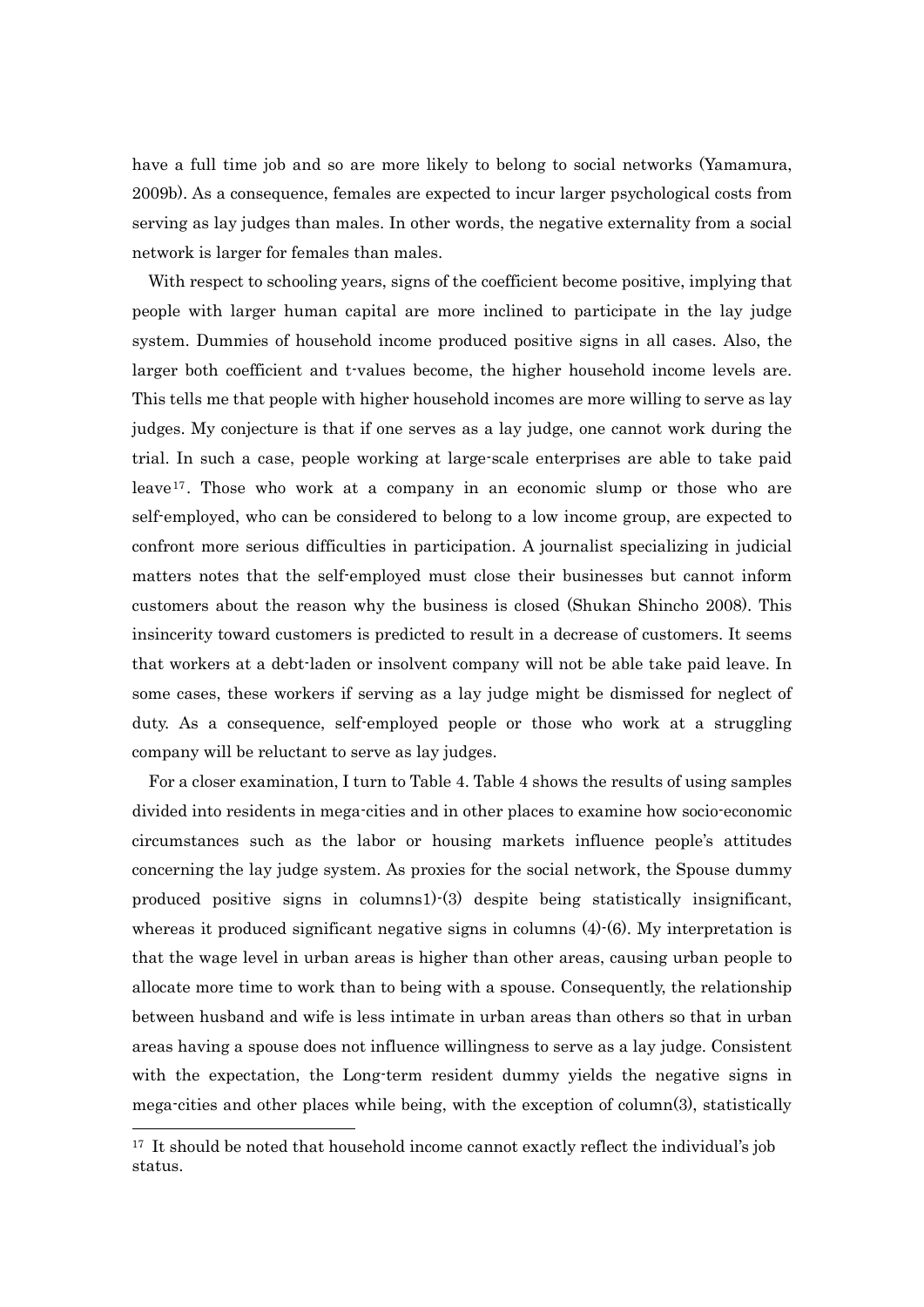significant. The Homeowner dummy produces the anticipated negative signs in all estimations. This is statistically significant at the 1 % level in urban areas but is not significant in other areas. Furthermore, it is interesting to observe that absolute coefficient values in urban areas are approximately 0.25, which is distinctly larger than the 0.04 and 0.01 found in other areas. It follows from that observed about the Homeowner dummy that the homeowner effect is larger on the willingness to serve as a lay judge in urban areas than in other areas. According to Hilber (2007), in more built-up neighborhoods, homeowners are largely protected from inflows of newcomers that dilute the net benefit from social networks. Areas with little developable land are less apt to decrease the benefit from social networks and provide higher incentives to invest in social networks. In Japan, urban areas are considered to be built-up ones with little developable land and therefore have greater social networks. Therefore, urban homeowners are more likely to enjoy not only social network benefits, but also incur higher psychological costs if serving as lay judges. Homeowners in urban areas will thus be more reluctant to serve as a lay judge than homeowners in other areas.

The Female dummy produces negative signs in all estimations. This is statistically significant at the 1 % level in non-urban areas but not significant in urban ones. It seems surprising that t absolute coefficient values for non-urban areas are over 0.10, which is about three times larger than in urban areas. Hence, there is a remarkable difference between genders about willingness to serve as lay judges in non-urban areas but there is no difference in urban ones. As argued by Jacobs, an urban area is characterized by a concentration of diverse industries (Jacobs 1969). Hence, a large number of different companies are located in urban areas and so the demand for labor is larger and has more variety than in other areas. Hence, females in urban areas have more opportunity to have a full-time job. Therefore, the market conditions females confront in urban areas does not differ from that of males, so that a female's attitude towards the lay judge system will not differ from a male"s one. As a result of the larger labor supply and demand in urban areas, the labor market is thought to be more competitive and more functional. Hence, people in urban areas will have a greater chance to get a new job even if dismissed from one. As a consequence, labor is more mobile in urban areas. Under this labor market condition, job status is less likely to influence willingness to serve as a lay judge. Consistent with this anticipation, in urban areas, household income dummies yield both positive and negative signs and are not statistically significant. On the other hand, I see from the results of other areas, that moving from the lowest to the highest income group, the estimated coefficients and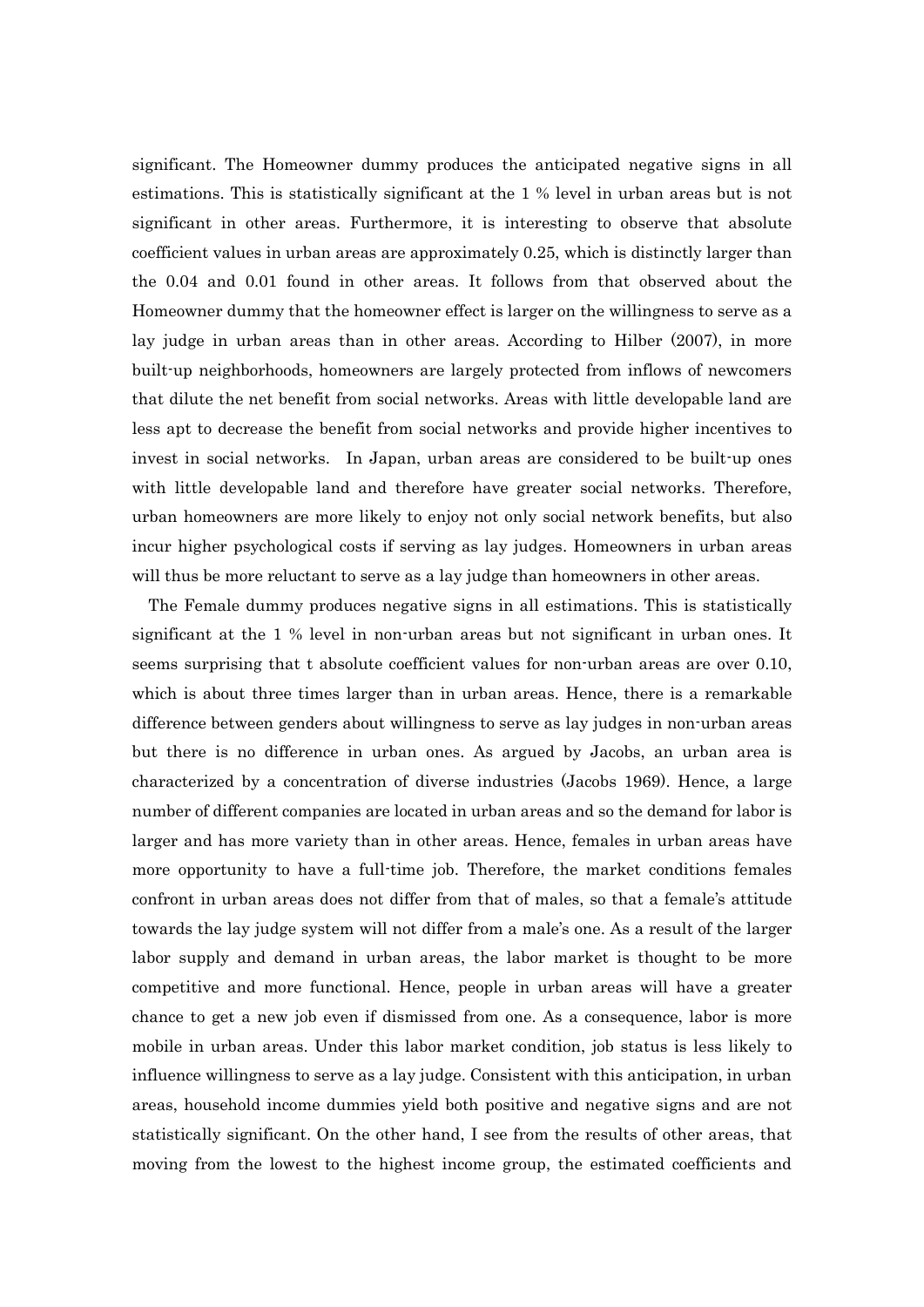t-values increase monotonically, which is similar to those shown in Table 3. This is presumably because of the immobility of labor in other areas.

Summing the various estimated results we have presented so far, we arrive at the conclusion that taken together, the estimation results examined in this section are consistent with, and supported reasonably well, each of the Hypotheses put forward in the preceding section. Furthermore, the social network effect on people"s willingness to serve as lay judges varies according to socio-economic circumstances, which differ between urban and other areas.

#### B. Discussion

Referring to historical the aspect of involvement in legal decision making, "Early English historical accounts demonstrate the important role played by community members without any particular training or specialization in law "(Hans 2003, p.84). Therefore, involvement of citizens in trials appears to be profoundly rooted in UK communities. Community is considered to play critical roles in alleviating both market and government failures, leading to economic development (Hayami 2001). Primarily, social capital accumulated through civic involvement within a local community leads people to further participate in various activities (Putnam 2000). Hence, community is considered to be important in creating an effective and well function lay judge system asn it enhances the participate of people in the system. According to JSRC, "…various reforms assume as a basic premise peoples" transformation from governed objects to governing subjects, and at the same time seek to promote such transformation. This is a transformation in which the people will break out of viewing the government as the ruler (the authority) and instead will take a greater responsibility for governance …" (JSRC 2001, Chapter I Part1). Contrary to the premise, the lay judge system in Japan was introduced by the Government, partly in response to international competitive pressures. The severe secrecy requirement inhibits those participating in the lay judge from openly discussing trials with family or community members, even after the end of a trial.

Increasing international competitive pressure was thought to have induced institutional innovations such as the lay judge system in Japan. Hence, besides realizing better justice and democracy, it seems critical to educate the public about trials from the standpoint of economics. This is because accumulation of human capital is expected to improve the efficiency of trials. Learning from others such as family and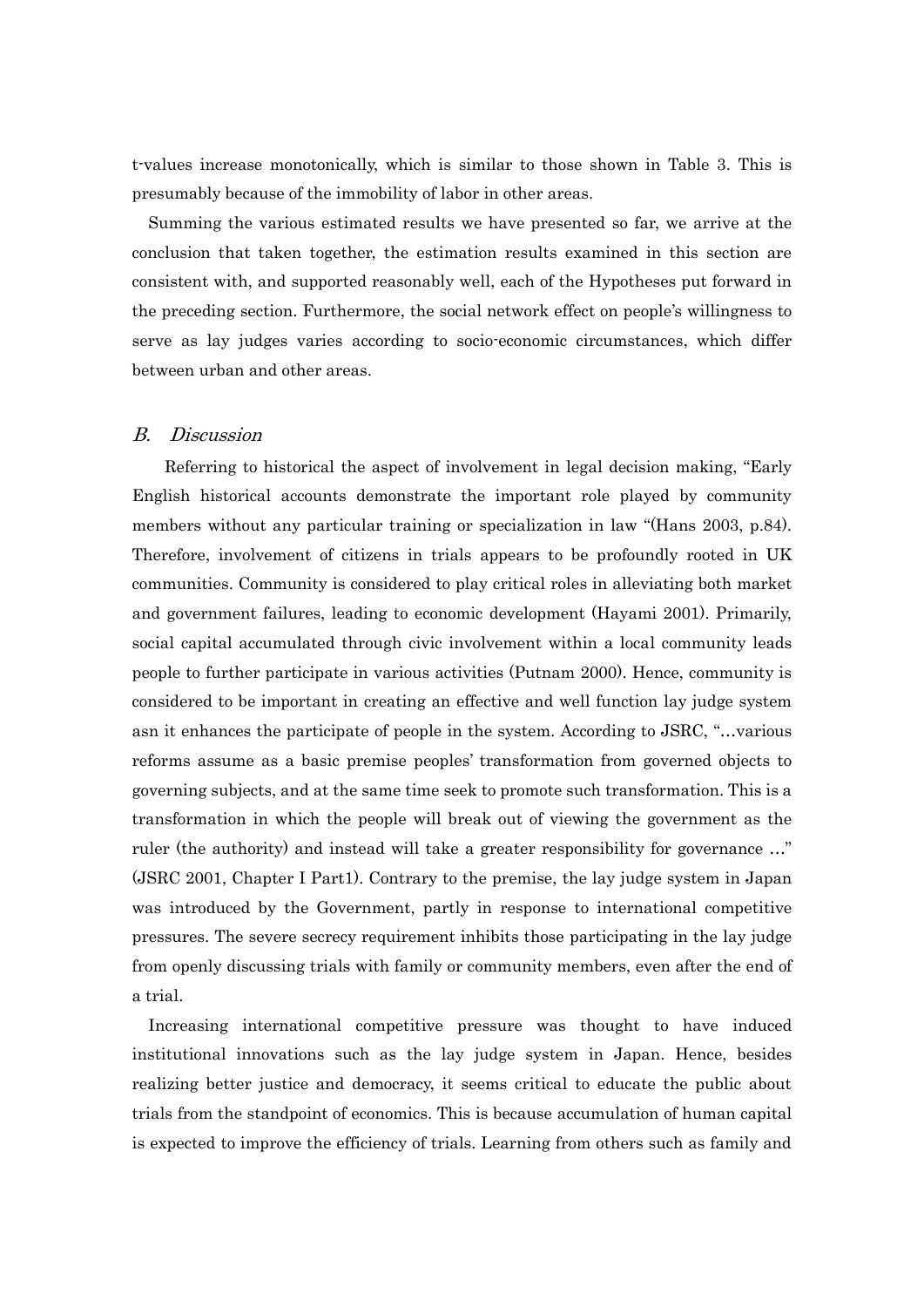neighbors appears to play a crucial role in accumulating human capital through social networks18. The strong requirements such as that for life time secrecy, seem to impede such mechanisms, resulting in a loss of efficiency. This loss is anticipated to become especially large when social networks exist and many people belong to such networks. It is thus appropriately argued that the obligation and its penalty on lay judges should be eased to improve operational efficiency.

As mentioned earlier in the Section II, the secrecy requirement has been revised in response to criticism. Although the revisions are expected to make a contribution to enhancing peoples" participation, they are insufficient. Minimizing the negative externality caused by any breach of confidentiality, and maximize the positive externality of information spillover are greatly significant goals. They lead to increasinge the net benefit of the lay judge system. Concerning information regarding privacy, it seems appropriately argued that the positive externality of the leakage of private information is small since such information fails to make a contribution to the accumulation of human capital. On the other hand, its negative externality is large since a fundamental human right is trampled on<sup>19</sup>. Furthermore, an individual will incur large psychological costs if his/her private information is leaked. Hence, it is appropriate to ensure such confidentiality. On the other hand, with respect to the "deliberation process", such information is anticipated to make a great contribution to the education of members of the public concerning trials<sup>20</sup>. After the end of a trial, revealing the "deliberation process" is less likely to cause any negative effect since the results of the trail are not influenced. As a consequence, leakages regarding the "deliberation process" should not be punished if several years have passed after the end of the trial.

# V. CONCLUDING REMARKS

The introduction of a lay judge system has been designed to bring about benefits to modern Japanese society by enhancing public trust in the justice system (JSRC 2001). However, various surveys indicate that over half of those eligible to participate showed

<sup>18</sup> Local spillovers such as learning from others play an important role in economic development (Goolsbee and Klenow 2002; Yamamura 2008c).

<sup>19</sup> The basic human right is based on the article 13 of the constitutional law.

 $20$  In the "Jury system" of U,S., a jury can discuss freely "the deliberation process" after the trial(Jones 2008, p112.).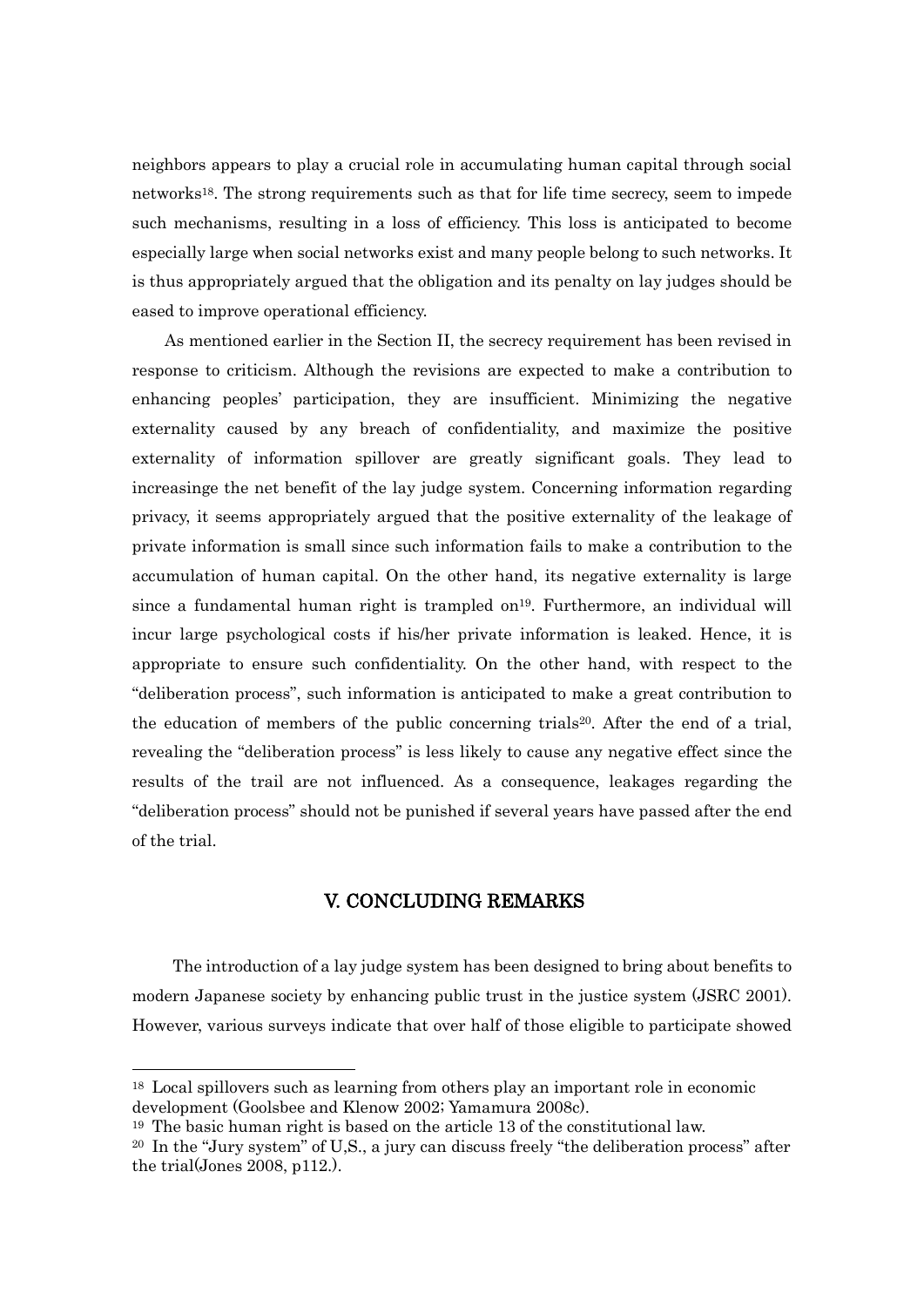no willingness to serve as a lay judge, although the Ministry of Justice made efforts to encourage people to participate. To increase the benefits of the system, it will be necessary to consider the design of the lay judge system as this has an influence on the people"s incentive to participate. This research paid attention to the secrecy requirement, which is thought to raise the psychological cost to serve as a lay judge. Socio-economic factors also appear to influence people"s perception and are associated with the effects of the secrecy requirement, leading to negative attitudes about the lay judge system. Hence, this work set out to investigate how and why incentives to serve as a lay judge decrease by considering interactions between the secrecy requirement and social networks. I found through regression analyses that those who belong to a social network are less likely to be willing to serve as a lay judge.

The closer the relationships within a family or neighbors, the higher the psychological costs to keep the secrecy requirement becomes. Therefore, not only as a result of this feature of the system and socio-economic conditions, but also from their interaction, incentives to serve as a lay judge decrease. Tightly knitted interpersonal ties are thus shown to discourage people from serving as lay judges. Because of the life time secrecy obligation and the penalties faced by those who break it, people with close interpersonal ties are under greatr pressure and strain, leading to large psychological costs. From this situation I derive the argument that the obligation and its penalties should be eased to improve the attitude of people" toward the lay judge system. Furthermore, to educate the public about trials and to have their view reflected in the administration of the courts, it seems useful and productive for people who have participated in the system to talk over aspects of the trial with family and colleagues (Jones 2008). Information spillover from participants appears to be able to make a great contribution to the "establishment of a popular base", which is one of the three main aims of the Justice System Reform (JSRC 2001). Considering a revision of the secrecy requirement more closely, information about the "deliberation process" appears useful and important when learning about trials, leading to benefits in the long run. On the other hand, this information is less likely to cause any negative externality as time will have passed. These leads me to suggest that the lifetime secrecy obligation about the "deliberation process" should be abolished and that information should be able to be divulged if several years have passed since the end of the trial.

This study does not directly examine interactions between the secrecy requirement and social networks since the effects of the secrecy requirement cannot be captured by the sample used. Hence, the results coming out of this study depend on the possibly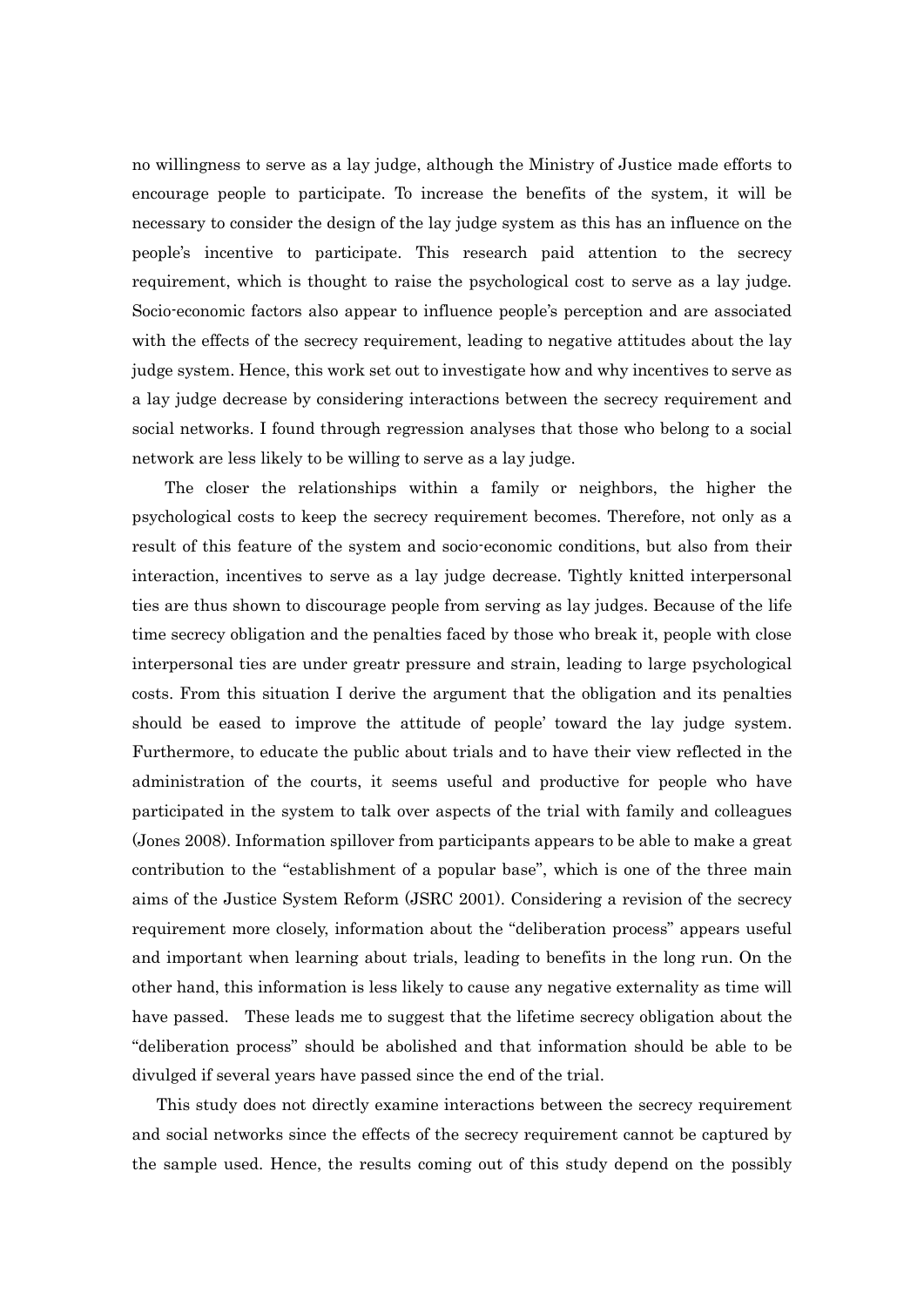debatable assumption that social networks are negatively related to people's attitudes, mainly as a result of the secrecy requirement. Following the argument of Putnam (2000), social networks would enhance people's involvement without such a secrecy requirement. It is noteworthy that the detrimental effect of social networks could be explained in other ways. Hence, it will be necessary to directly investigate how the secrecy requirement and social networks are associated regarding their influences on people"s attitudes about the lay judge system. To this end, further research is called for to explore the effects of social networks if the secrecy requirement were to be revised after the introduction of the lay judge system. This is an issue remaining to be addressed in future research.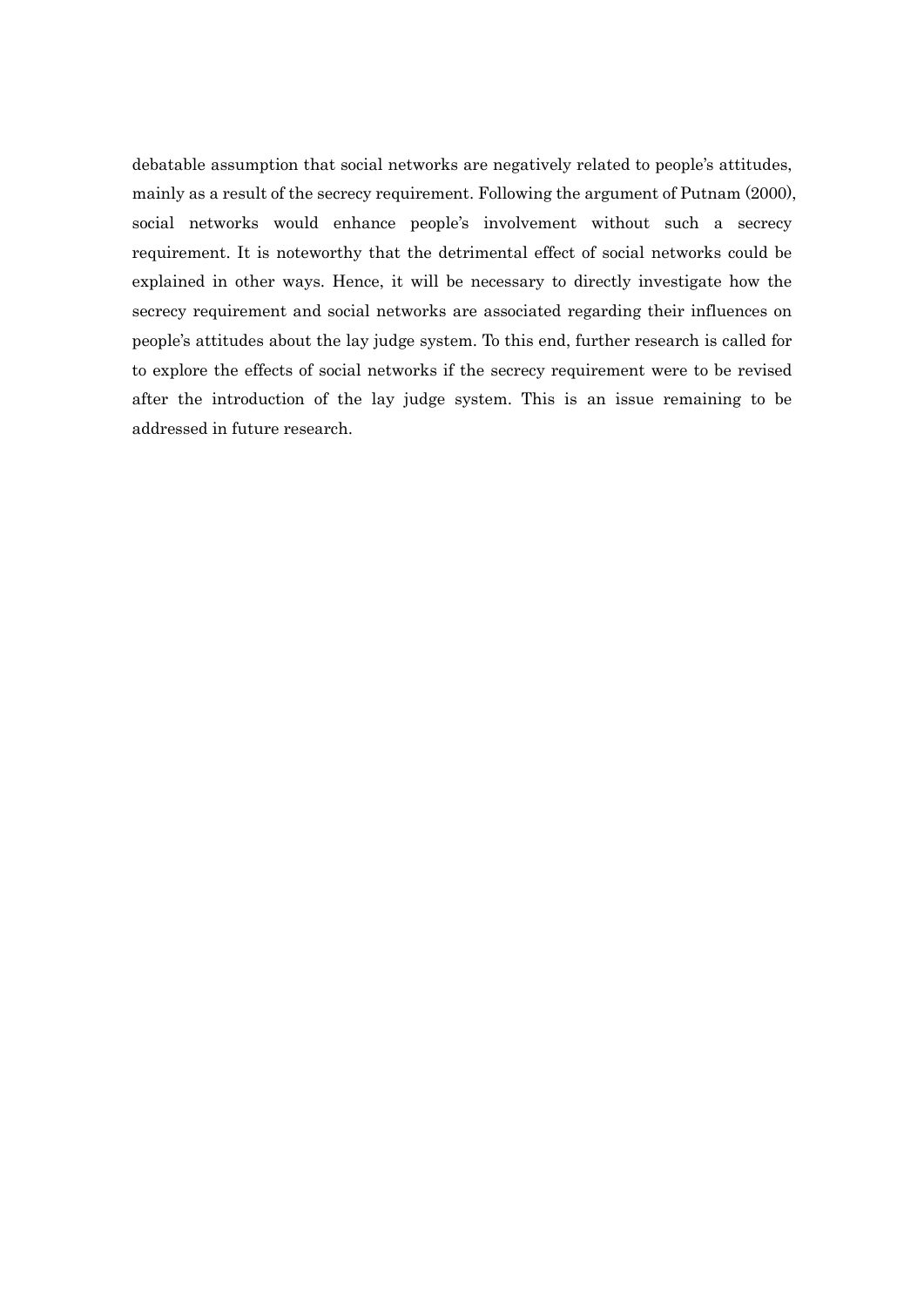#### REFERENCES

- Ambler, L. "The People Decide: The Effect of the Introduction of the Quasi-Jury System (Saiban-In Seido) on the Death Penalty in Japan." Northwestern Journal of International Human Rights, 6(1), 2007, 1-23.
- Anderson, K. and M. Nolan. "Lay Participation in the Japanese Justice System: A Few Preliminary Thoughts regarding the Lay Assessor System (Saiban-In Seido) from Domestic Historical and International Psychological Perspectives," Vanderbilt Journal of Transnational Law 37, 2004, 935.
- Becker, G., K. Murphy. Social Economics: Market Behavior in a Social Environment, Harvard University Press, 2000.
- Bloom, R.M. "Jury Trials in Japan" Boston College Law School Faculty Papers, 41, 2005.
- Dawson, J.P. A History of Lay Judges. Harvard University Press: Cambridge, 1960.
- DiPasquale D., E.L.Glaeser. "Incentives and Social capital: Are Homeowners Better Citizens?." Journal of Urban Economics 45(2), 1999, 354-384.
- Edlund, L.C., R. Pande. (2002)".Why Have Women Become Left-Wing? The Political Gender Gap and the Decline in Marriage." *Quarterly Journal of Economics*, 117, 2002, 917-961.
- Ginsburg, T., G. Hoetker. "The Unreluctant Litigant? An Empirical Analysis of Japan"s Turn to Litigation." Journal of Legal Studies, 35, 2006, 31-59.
- Goolsbee, A., P. Klenow. "Evidence on Learning and Network Externalities in the Diffusion of Home Computers," Journal of Law and Economics, 45, 2002, 317-343.
- Greif, A."Cultural Beliefs and the Organization of Society: A Historical and Theoretical Reflection on Collectivist and Individualist Societies," Journal of Political Economy 102, 1994, 912-950.
	- ――――――. "Institutions and Impersonal Exchange: from Communal to Individual Responsibility," Journal of Institutional and Theoretical Economics 158, 2002, 168-204.
- Hans, V.P. "Introduction: Lay Participation in Legal Decision Making." Law & Policy, 25(2), 2003, 83-92.
- -. "Jury System Around the World." Annual Review of Law Social Science, 4, 2008, 275-297.
- Hayami, Y. Development Economics:From the Poverty to the Wealth of Nations, Oxford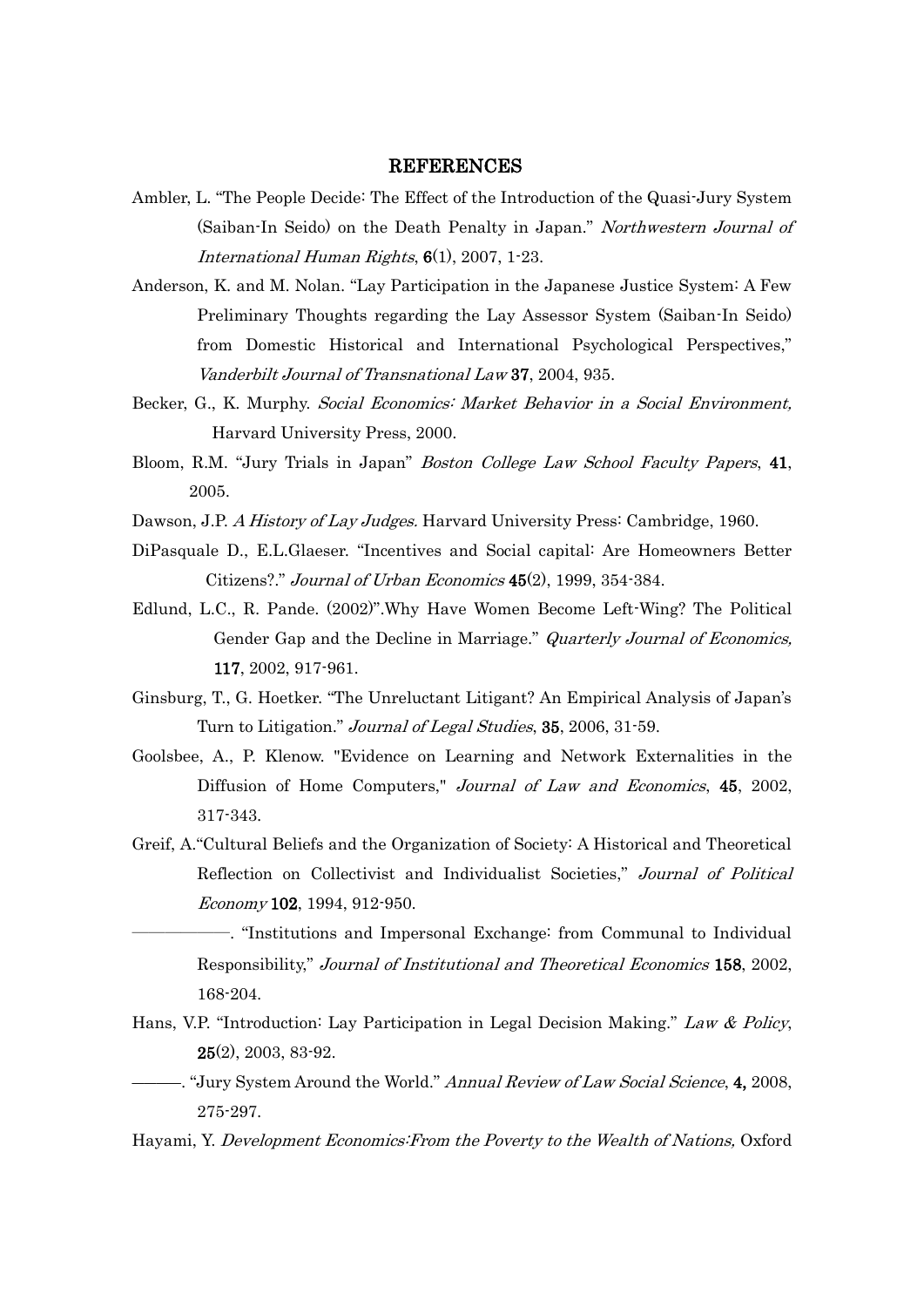University Press: New York. 2001

Harris, P. "Judging Thy Neighbour," Japan Inc, Sep/Oct, 2007, 22-25.

- Hilber C.A.L. "New Housing Supply and the Dilution of Social Capital." MPRA Paper 5134, University Library of Munich, Germany, 2007.
- Japan Times. "Have You Reached a Verdict? (Weekly Editorial)," *Japan Times*, June 5, 2004, 2004.
- –. "Face of the Lay Judge System (Editorial)," *Japan Times*, February 18, 2007, 2007.

Jacobs J. The Economy of Cities. Vintage: New York, 1969.

- Jones, C.P.A. Aerika-jin Bengoshi ga Mita Sainban"in Seido. (An American Lawyer"s View of the Lay Judge System), Heibon-Sha: Tokyo, 2008.
- ――――. "Big Winners in "Jury" System may be Judges, Bureaucrats", Japan Times, March 10, 2009, 2009.

Justice System Reform Council (JSRC). Recommendations of the Justice System Rierom Council: For a Justice System to Support Japan in the 21st Century. 2001. **Contract and Contract Available** at the set of a set of a set of a set of a set of a set of a set of a set of a set of a set of a set of a set of a set of a set of a set of a set of a set of a set of a set of a set [http://www.kantei.go.jp/foreign/judiciary/2001/0612report.html.](http://www.kantei.go.jp/foreign/judiciary/2001/0612report.html): accessed on April 17, 2009).

- Kamiya, S. "Top Court Notifying Lay Judge Candidates", Japan Times, November 28, 2008.
- ――――, S. "20 Politicians Worried by Lay Judge System form Nonpartisan Group to Delay it.", Japan Times, April 2, 2009.
- Kawashima, T. "Dispute Resolution in Contemporary Japan," in A. von Mehren, ed. Law in Japan: The Legal Order in a Changing Society. Cambridge: Harvard Univ. Press, 1963.
- Kinoshita, T. "The Nature and Consequences of Lawyers" Market Regulation in Japan," Contemporary Economic Policy, 18, 2000, 181-193.
- ――――. "A Cost-Benefit Analysis of Enlarging the Japanese Judicial System," Contemporary Economic Policy, 20, 2002, 179-192.
- Kyodo News. "Lay Judge system Gaining Acceptance," , Kyodo News, April 22, 2007, 2007.
- Landsman, S. "Commentary: Dispatches from the Front: Lay participation in Legal Processes and the Development of Democracy." Law & Policy, 25(2), 2003, 173-178.
- Levin, D.G. "Saiban-in-Seido: Lost in Translation? How the Source of Power Underlying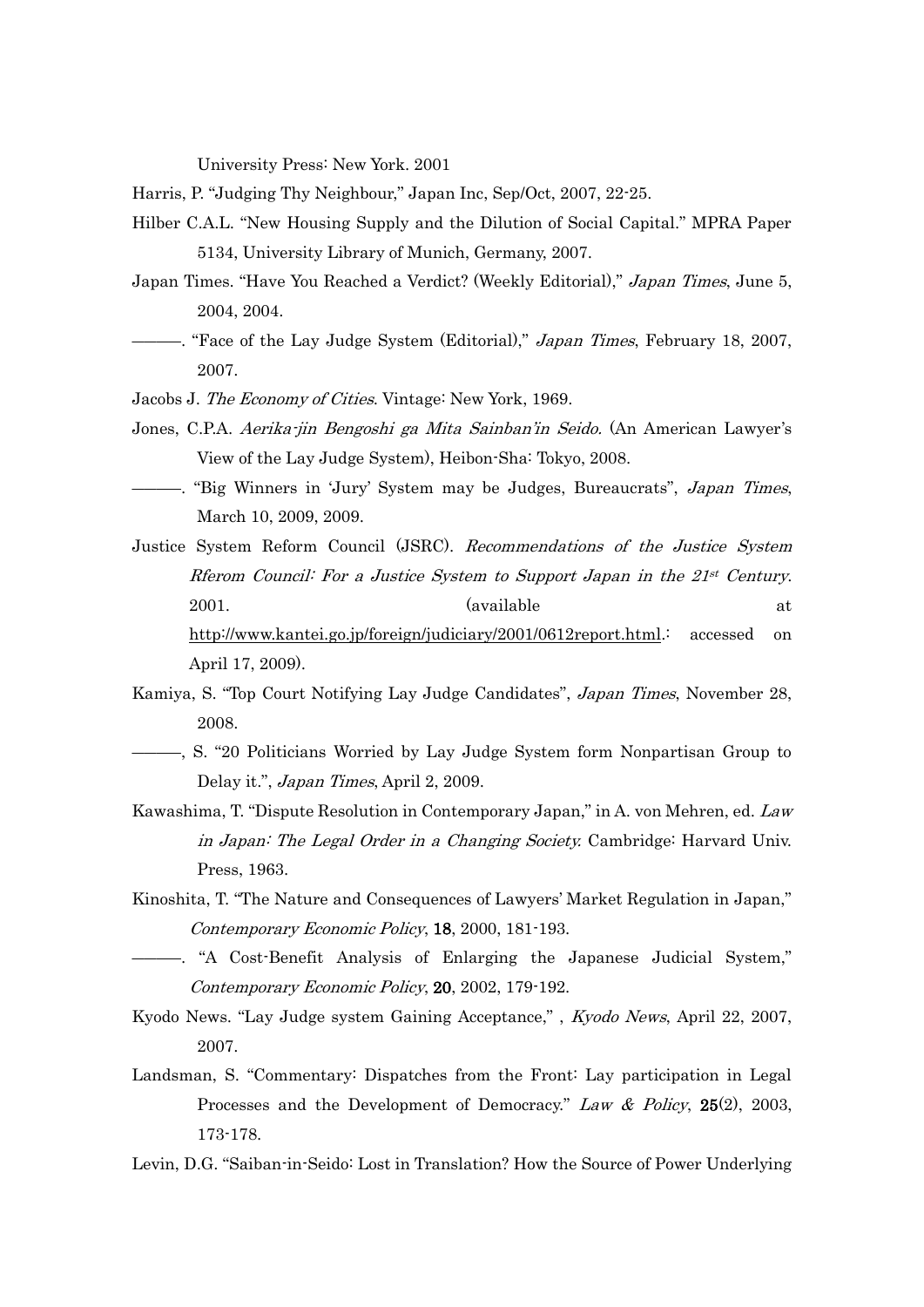Japan"s Proposed Lay Assessor System May Determine its Fate" ExpressO, 2008 (http://works.bepress.com/douglas\_levin/1. accessed on April 7, 2009).

- Ministry of Justice. Saiban-in (Lay Judge) System. [http://www.moj.go.jp/ENGLISH/issues/issues03.html.](http://www.moj.go.jp/ENGLISH/issues/issues03.html) (Accessed on April 7, 2009).
- Nakai, D. "Court Notifies First Lay Judge Candidates". Asahi Newspaper, November 29, 2008[.http://www.asahi.com/english/Herald-asahi/TKY200811280328.html](http://www.asahi.com/english/Herald-asahi/TKY200811280328.html) (accessed on April 7, 2009).
- Putnam, RD. Bowling alone: The Collapse and Revival of American Community. A Touchstone Book: New York, 2000.
- Ramseyer, J.M., M. Nakazato. Japanese Law: An Economic Approach. Chicago University Press, 1999.
- Reuben,E., F. van Winden. "Social Ties and Coordination on Negative Reciprocity: The Role of Affect." Journal of Public Economics, 92, 2008, 34-53.
- Shukan Shincho. "Saiban"in Seido Nana tsu no Taizai." (Lay Judge System"s Seven Faults). Shukan Shicho. December 11, 2008.
- Soldwedel, A.F. "Testing Japan"s Convictions: The Lay Judge System and the Rights fo Criminal Defendants." Vanderbilt Journal of Transnational Law, 41 (5), 2008, 1417-1473.
- Voigt, S. "The (Economic) Effects of Lay Participation in Courts: A Cross-Country Analysis", MAGKS Papers on Economics 200820, 2008.
- Washington, E.L. "Female Socialization: How Daughters Affect their Legislator Father"s Voting on Women's Issues." American Economic Review, 98, 2008, 311-332.
- Warner, R. L. "Does the Sex of your Child Matter? Support for Feminism among Women and Men in the United States and Canada." Journal of marriage and the Family, 53, 1991, 1051-1056.
- Wilson, M. "The Dawn of Criminal Jury Trials in Japan: Success on the Horizon?" Wisconsin International Law Journal, 24, 2007, 835-870.
- Yamamura, E. "The Market for Lawyers and Social Capital: Are Informal Rules a Substitute for Formal Ones?." Review of Law & Economics, 4 (1), Article 23, 2008a.
- ――――. "Impact of Formal and Informal Deterrents on Driving Behavior," Journal of Socio-economics, 37(6), 2008b, 2505-2512.
- ――――. "Diffusion of Home Computers and Social Networks: a Study Using Japanese Panel Data," Applied Economics Letters, 15(15), 2008c, 1231-1235.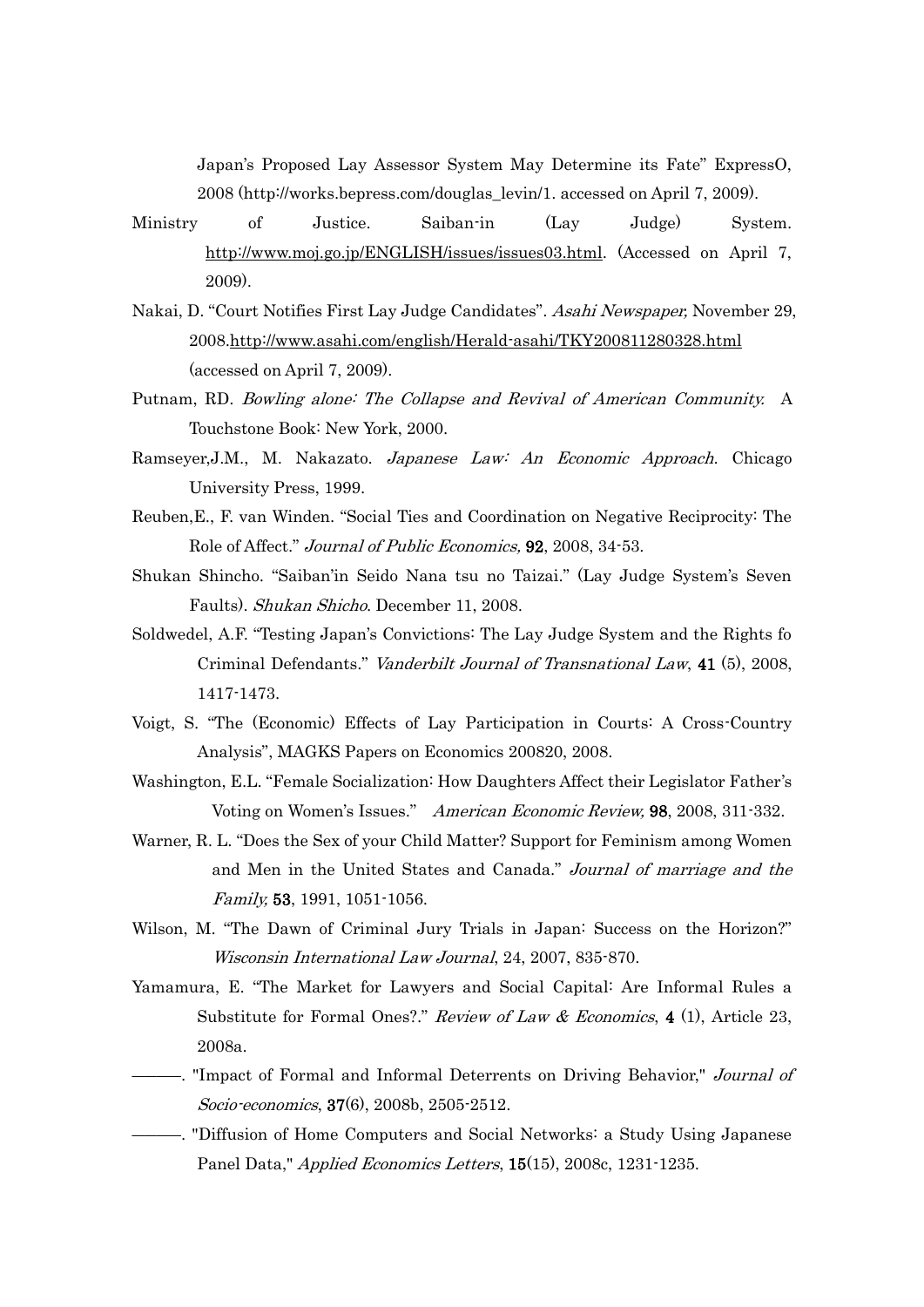- ――――. "Formal and Informal Deterrents of Crime in Japan: Roles of Police and Social Capital Revisited," Journal of Socio-economics,38(4), 2009a, 611-621.
- ――――. " Why Effects of Social Capital on Health Status Differ between Genders: Considering Labor Market Condition," MPRA paper series 14985, 2009b.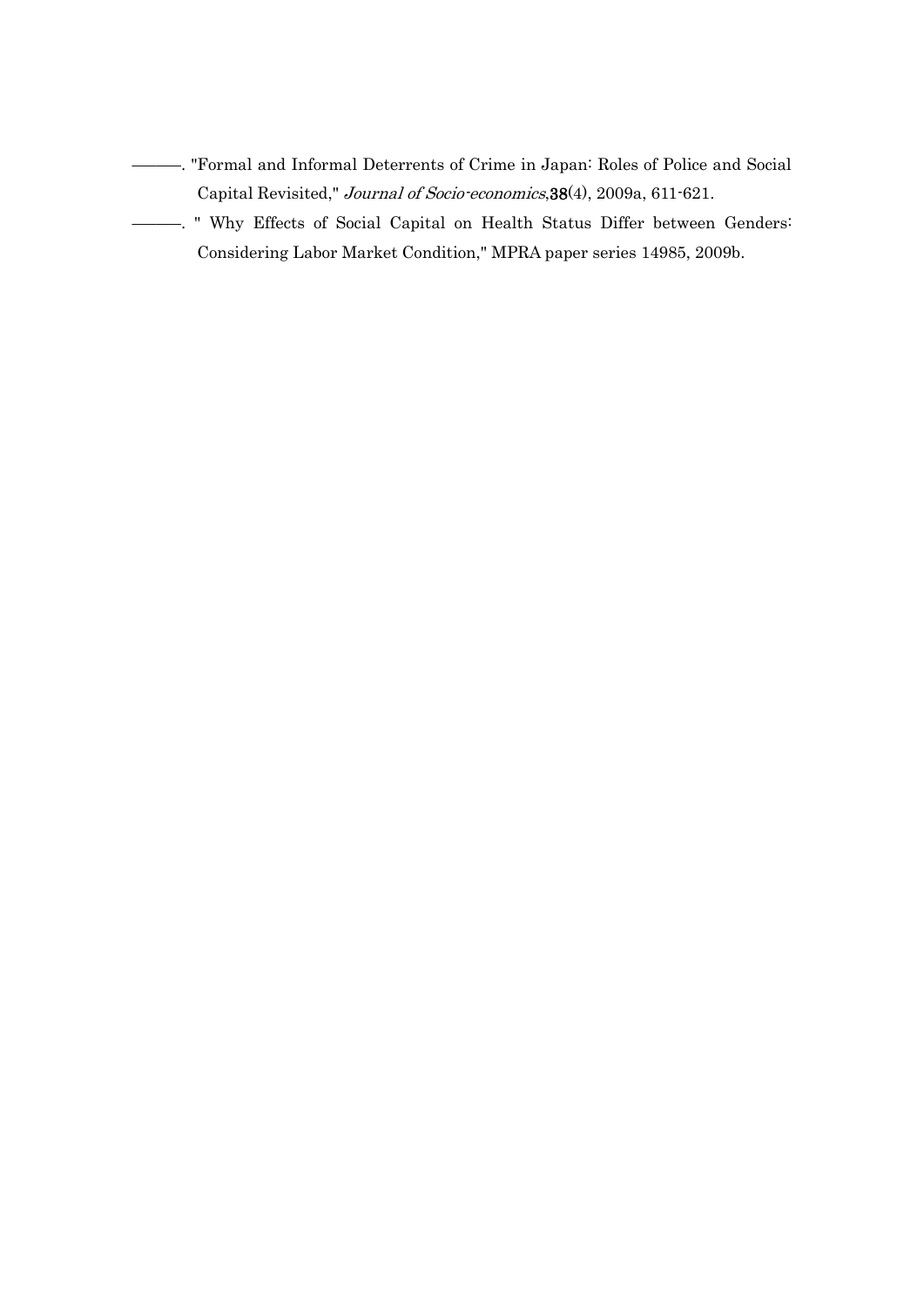





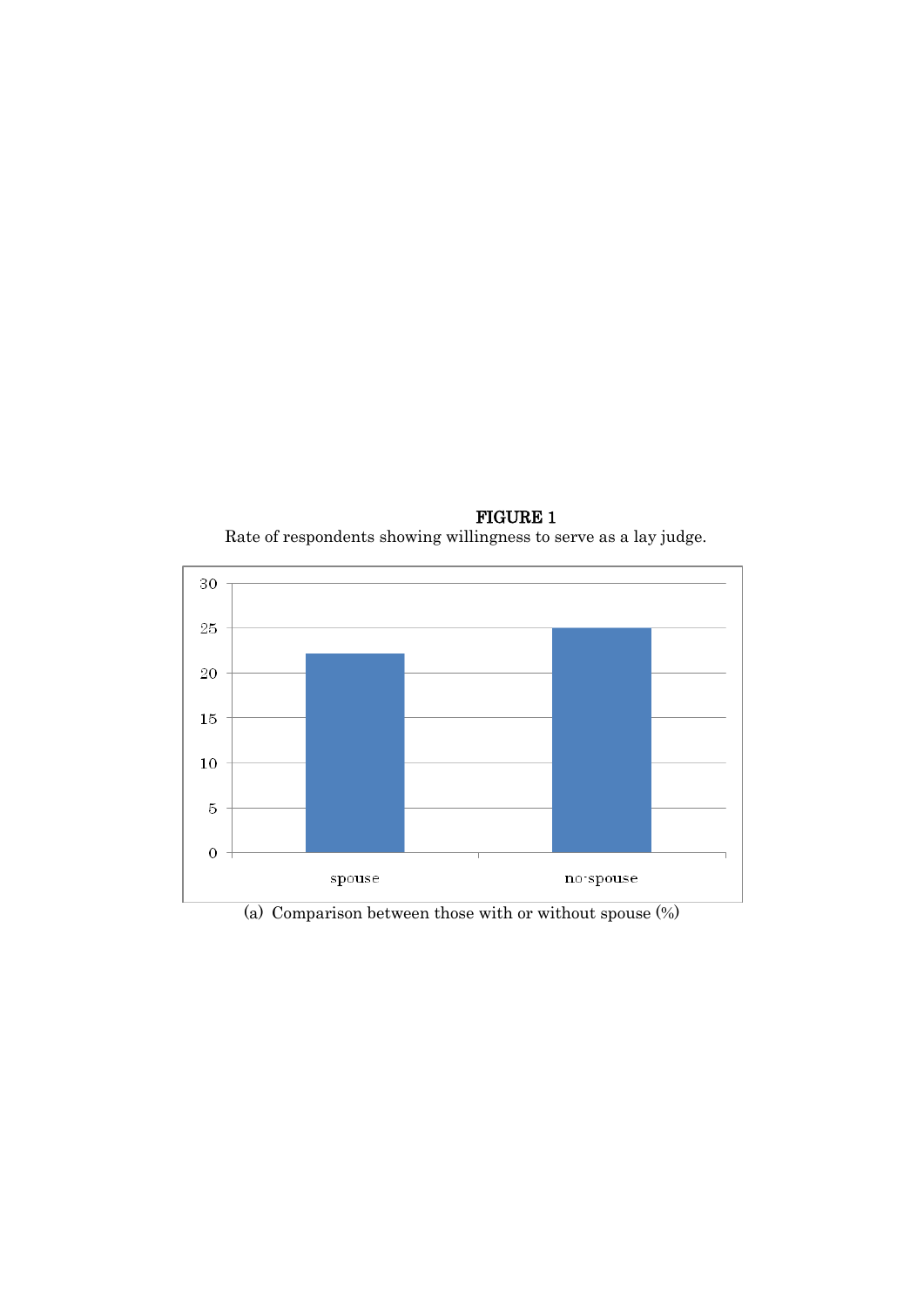



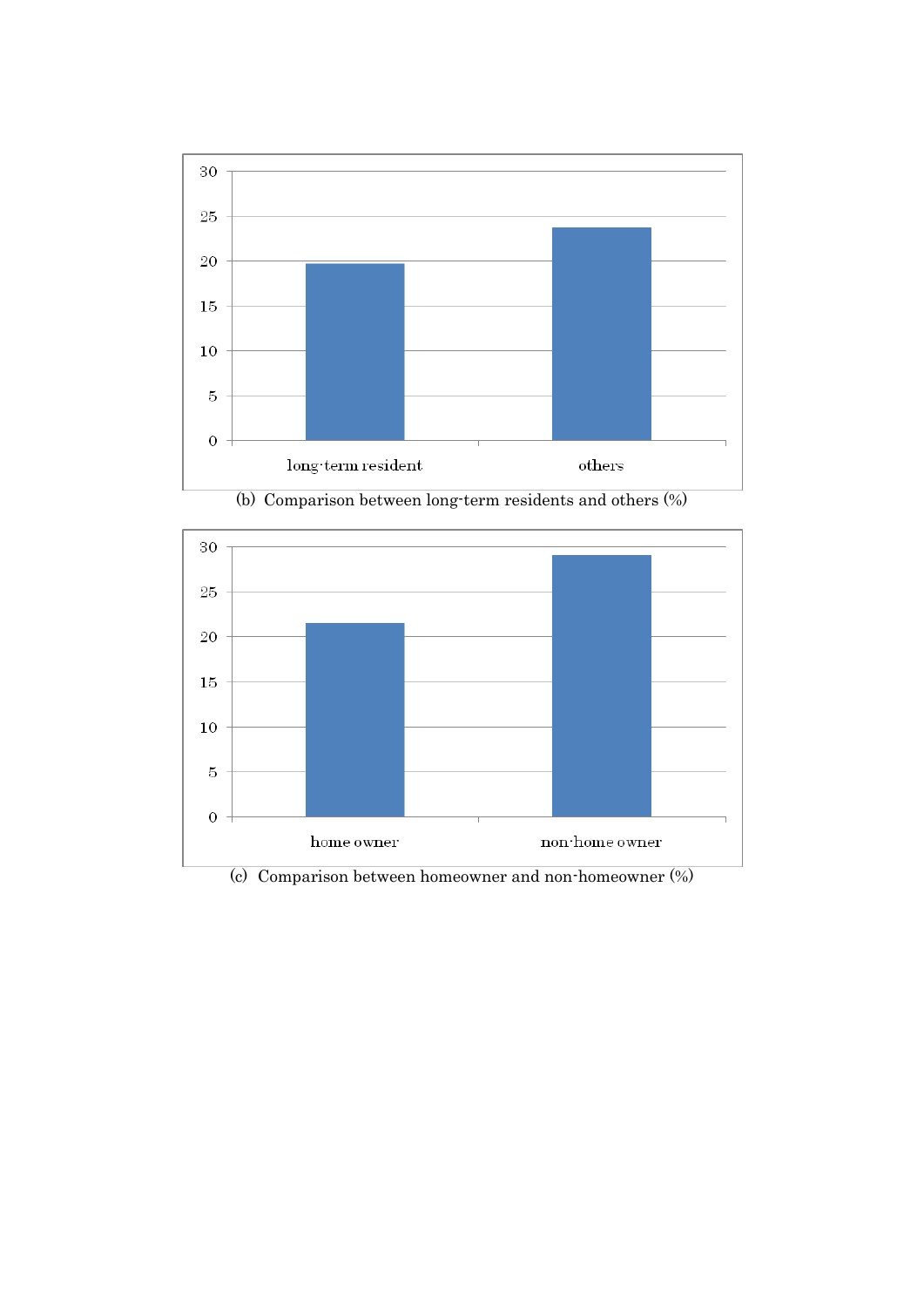| TABLE 1                                                                                                                     |                                                                   |
|-----------------------------------------------------------------------------------------------------------------------------|-------------------------------------------------------------------|
| Sample construction (Sample numbers)                                                                                        |                                                                   |
| Description                                                                                                                 |                                                                   |
| Original Sample                                                                                                             | 1397                                                              |
| One responds to a question about serving as a lay judge.                                                                    | 1200                                                              |
| Characteristics (various variables appear in Table 2 and<br>household income dummies).<br>Respondents reside in mega-cities | 774<br>(Used for Tables 2,3 and 4)<br>133                         |
| Respondents reside in other cities, towns or villages.                                                                      | (Used for Tables 2,3 and 4)<br>641<br>(Used for Tables 2,3 and 4) |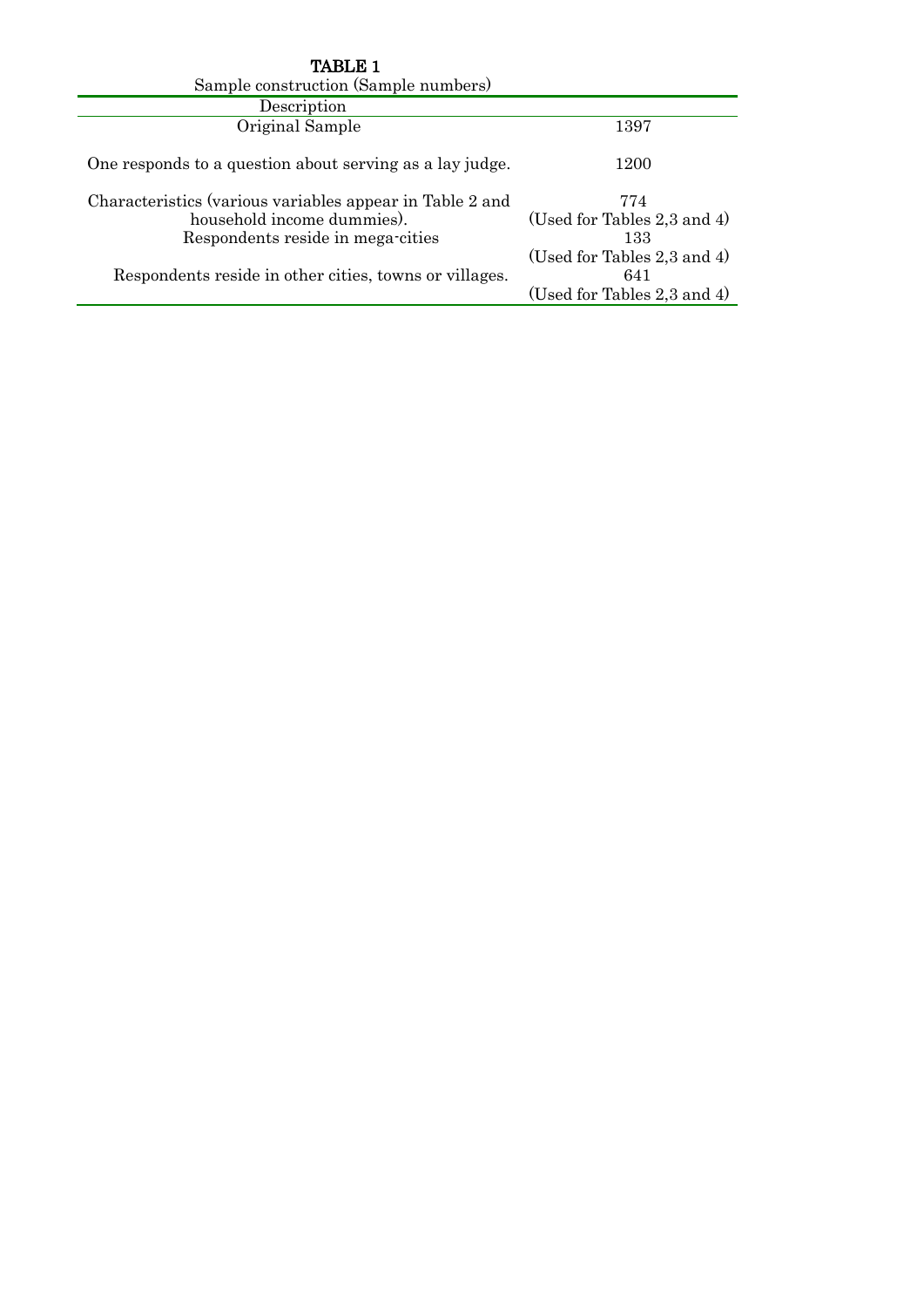| Comparisons between residents in mega cities and others.              |             |        |                         |  |  |  |
|-----------------------------------------------------------------------|-------------|--------|-------------------------|--|--|--|
| Variables                                                             | Mega-cities | Others | $\mathop{\mathrm{ALL}}$ |  |  |  |
| Respondents showing willingness<br>to<br>serve as a lay judge. $(\%)$ | 28.5        | 24.9   | 25.5                    |  |  |  |
| Have a spouse $(\%)$                                                  | 72.1        | 81.7   | 80.1                    |  |  |  |
| Long-residents $(\%)$                                                 | 9.0         | 20.7   | 18.7                    |  |  |  |
| Home-owner $(\%)$                                                     | 67.6        | 81.5   | 79.1                    |  |  |  |
| Females $(\% )$                                                       | 39.0        | 48.5   | 46.8                    |  |  |  |
| Years of schooling                                                    | 13.2        | 12.4   | 12.6                    |  |  |  |
| Age                                                                   | 56.6        | 54.6   | 55.0                    |  |  |  |
| Household Income<br>$\sim$ 200 million yen $(\%)$                     | 10.5        | 9.6    | 9.8                     |  |  |  |
| Household Income<br>$200~100$ million yen $(\%)$                      | 32.3        | 30.5   | 30.8                    |  |  |  |
| Household Income<br>400 $\sim$ 600 million yen $(\%)$                 | 26.3        | 24.0   | 24.4                    |  |  |  |
| Household Income<br>600~800 million yen $(\%)$                        | 9.7         | 17.3   | 16.0                    |  |  |  |
| Household Income<br>800 $\sim$ million yen $(\% )$                    | 21.0        | 18.4   | 18.8                    |  |  |  |

TABLE 2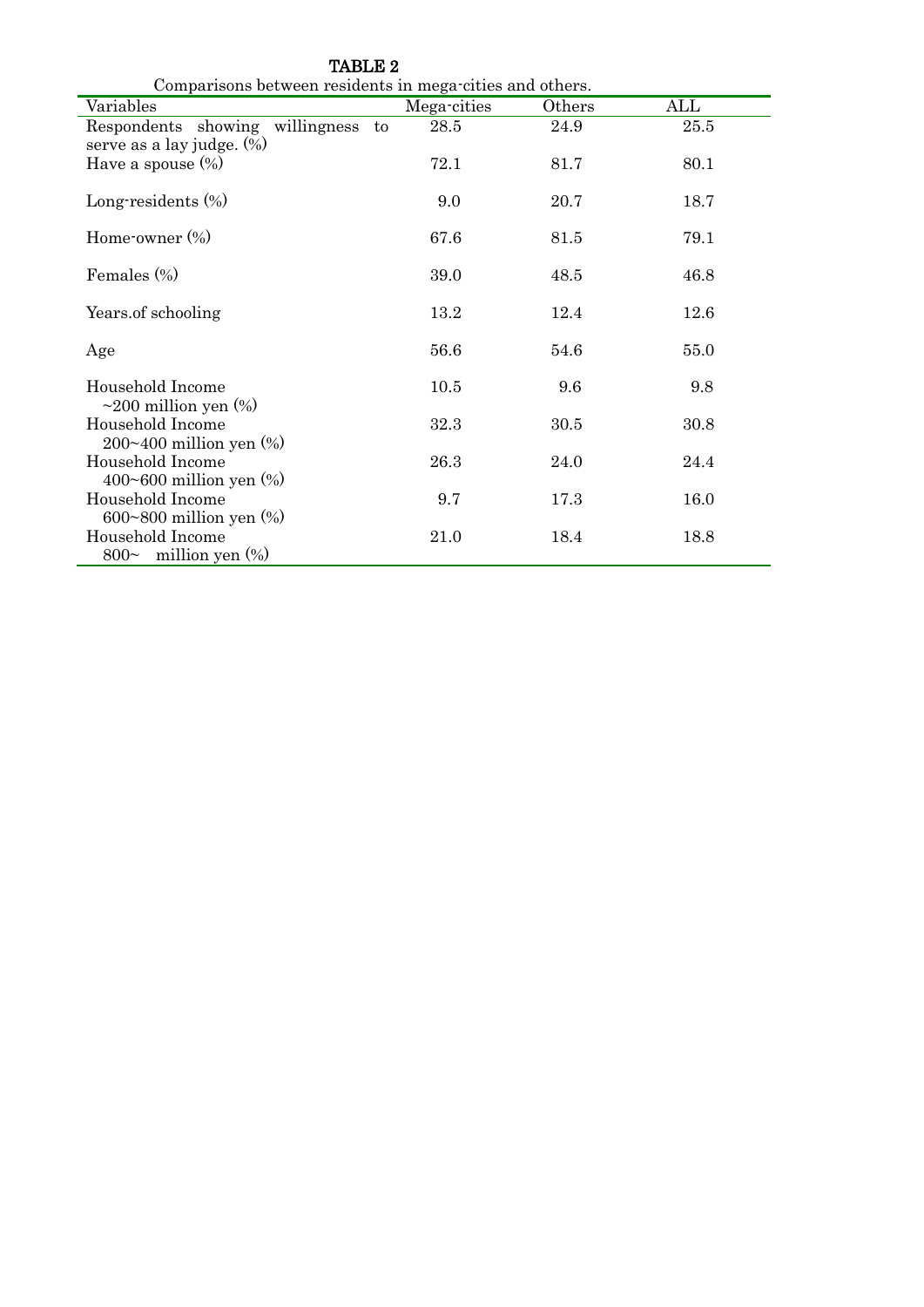| Variables                           | (1)       | (2)       | (3)       |
|-------------------------------------|-----------|-----------|-----------|
| Spouse dummy                        | $-0.08*$  | $-0.06$   | $-0.07*$  |
|                                     | $(-1.86)$ | $(-1.54)$ | $(-1.76)$ |
| Long residents dummy                | $-0.12**$ |           | $-0.11**$ |
|                                     | (.3.21)   |           | $(-2.87)$ |
| Homeowner dummy.                    |           | $-0.09*$  | $-0.06$   |
|                                     |           | $(-2.08)$ | $(-1.48)$ |
| Female dummy.                       | $-0.12**$ | $-0.10**$ | $-0.12**$ |
|                                     | $(-4.05)$ | $(-3.24)$ | $(-3.80)$ |
| Log (schooling Years)               | $0.31***$ | $0.33**$  | $0.32**$  |
|                                     | (3.67)    | (3.92)    | (3.75)    |
| Log(Age)                            | $-0.09$   | $-0.04$   | $-0.06$   |
|                                     | $(-1.59)$ | $(-0.71)$ | $(-1.00)$ |
| Household Income                    | 0.006     | 0.02      | 0.01      |
| 200~400 million yen dummy.          | (0.11)    | (0.32)    | (0.17)    |
| Household Income                    | 0.06      | 0.08      | 0.07      |
| 400~600 million yen dummy.          | (0.94)    | (1.25)    | (1.12)    |
| Household Income                    | $0.13*$   | $0.15*$   | $0.14*$   |
| 600~800 million yen dummy.          | (1.68)    | (1.93)    | (1.86)    |
| Household Income                    | $0.20**$  | $0.23**$  | $0.22**$  |
| $800\textdegree$ million yen dummy. | (2.66)    | (2.98)    | (2.87)    |
| Obs                                 | 774       | 774       | 774       |
| Pseudo R-square                     | 0.10      | 0.09      | 0.10      |
|                                     |           |           |           |

TABLE 3

Note. The dummy variable, which takes 1 if respondent shows willingness to serve as a lay judge, was the dependent variable. Values show marginal effect of each variable. Values in parentheses are z-statistics calculated by robust standard errors. \* and \*\* denote significance at the 5% and 1% levels, respectively. In all estimations, constant and city-size dummies are included, but not reported to save space. Concerning household income dummies, group of household income less than 200 million yen is default.